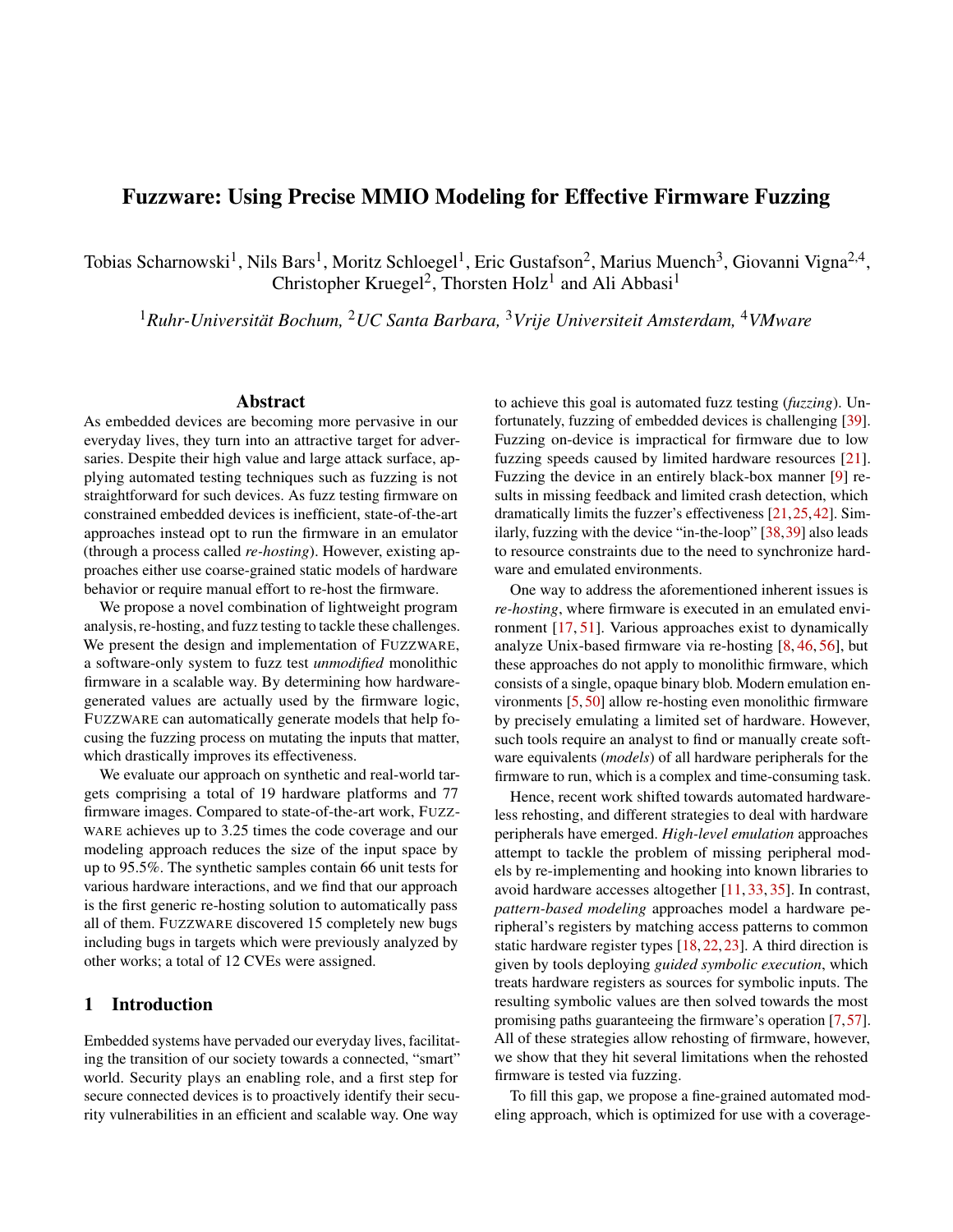guided fuzzer. Our approach is driven by the insight that many accesses to hardware peripherals are short-lived and occur for reasons unrelated to the firmware's overall behavior, such as to check a peripheral's status or set its configuration. For the accesses that *do* influence its behavior, the firmware often leaves large parts of its input unused, e. g., directly by extracting only a couple of bits from a 32-bit value, or indirectly by differentiating between only a handful of status values. By regularly querying more data than it uses, the firmware incurs significant *input overhead* while accessing hardware.

To eliminate this overhead, once per unique peripheral access, we utilize locally-scoped dynamic symbolic execution (DSE) and analyze which parts of the hardware-generated value are actually meaningful to firmware logic. However, unlike prior approaches, we do not use the DSE engine to solve towards specific values for exploring specific parts of the firmware's functionality. Instead, we use the generated constraints to infer generic *access models* geared towards input overhead elimination. These access models are then used to configure an emulator, and their concrete values are later served by the fuzzer. An important aspect of this modeling approach is that at no point during emulation do our models take actual decisions, or prioritize one decision over another. The single goal of this modeling is to present the original set of choices to the fuzzer with as little overhead as possible. Consequently, the fuzzer can still explore all paths that the firmware could take based on hardware-generated values.

We implement our approach in a tool named FUZZWARE and evaluate it against 77 firmware images spanning a total of 19 hardware platforms. Our evaluation shows that while consuming 0.5%-2% of the total experiment computation time, our access models eliminate up to 95.5% of inputs as *input overhead*, allowing the fuzzer to focus on mutating only the relevant 4.5% of hardware-generated values. Compared to state-of-the-art tools [18, 57], FUZZWARE achieves up to 3.25 times the coverage (over a period of 24 hours), discovers additional bugs in samples already analyzed by those tools, and is the first approach to achieve a perfect passing score on the rehosting unit test benchmark introduced by P2IM [18]. Finally, we show how FUZZWARE can be used to identify vulnerabilities in complex, real-world targets. To this end, we analyze the network stacks of two widely-used embedded firmware frameworks, ZEPHYR [55] and CONTIKI-NG [12]. We discovered 15 previously unknown vulnerabilities, leading to the assignment of 12 CVEs.

In summary, we make the following contributions:

- We propose a novel, fine-grained *access modeling* approach which preserves all paths through firmware logic and allows a fuzzer to efficiently mutate only meaningful hardware-generated values.
- We describe and implement FUZZWARE, a highly efficient, self-adapting fuzzing system capable of testing monolithic firmware images in an OS-agnostic way.

• In several experiments, we show that FUZZWARE outperforms prior work on testing embedded firmware. Our prototype found 12 previously unknown vulnerabilities in core embedded network stacks which we responsibly disclosed to the affected vendors.

To foster research on this topic, we will release FUZZWARE, the experimental data sets, and the bug details at [https://](https://github.com/fuzzware-fuzzer/fuzzware) github*:*[com/fuzzware-fuzzer/fuzzware](https://github.com/fuzzware-fuzzer/fuzzware).

### 2 Technical Background

Before explaining the technical details of our approach, we first discuss different aspects of embedded systems and firmware that make them interesting and difficult to analyze.

#### <span id="page-1-1"></span>2.1 Monolithic Embedded Systems

Embedded systems are often purpose-built, resourceconstrained devices. The code these systems run is known as *firmware*. The firmware of an embedded system is responsible for all the device's functions and may or may not contain a traditional OS. Monolithic firmware images, which are the focus of this work, contain none of the traditional metadata found in binary executables. This makes them difficult to analyze by traditional means.

#### <span id="page-1-0"></span>2.2 Memory-mapped IO

Modern CPU architectures allow for accesses to its peripherals via *memory-mapped I/O (MMIO)*. These peripherals are assigned a region of the device's physical memory space. Each of the region's memory locations, termed *MMIO registers* in chip documentation, is accessed via regular load/store instructions. Rather than behaving like normal memory, these instructions instead trigger hardware behaviors in the affected peripheral. For example, consider a button connected to a GPIO pin of an embedded microcontroller (MCU). The MCU can check whether the button is pressed by reading from the MMIO register that represents its GPIO pin. MMIO registers of different types perform certain roles, such as identification, status (e. g., whether a button is pressed), configuration, and data transfer. As such, MMIO registers can *quickly change values* at any time. Registers vary in terms of their size (bitwidth) as well as allowing read and/or write operations.

Consider firmware code running on an MCU with a serial port. Figure [1](#page-2-0) shows how the I/O of such an MCU may be organized. After configuring the serial baud rate, the firmware waits for a command to initiate a data transfer. The user connects via their own computer to a serial communication port in the MCU. The firmware notices incoming data by checking the serial peripheral's status registers and reads the serial data via the peripheral's data register. Note that there exists no standardized source of input, such as Stdin. Input into embed-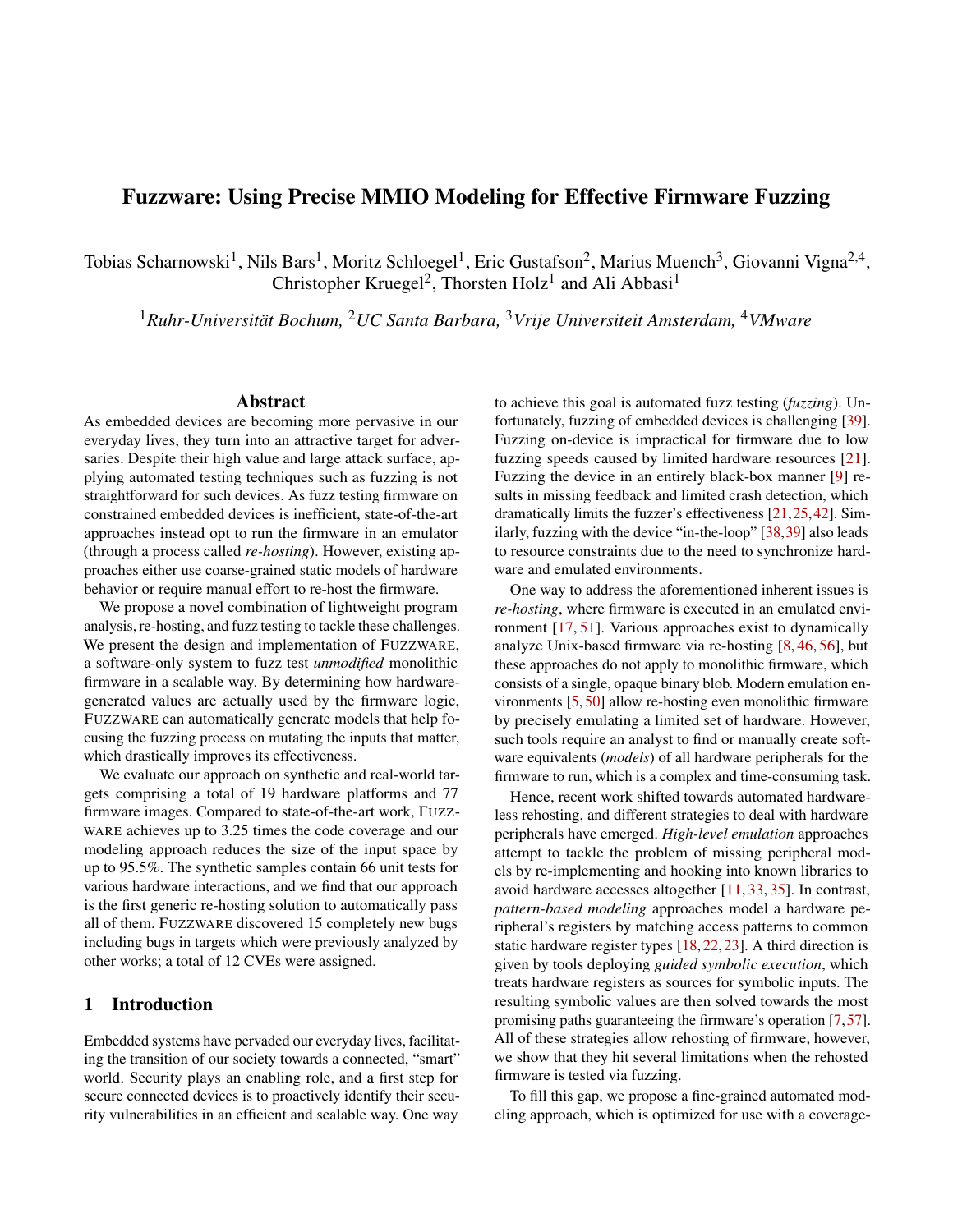<span id="page-2-0"></span>

Figure 1: Memory layout of a hypothetical embedded system, showing the correspondence between the memory map, peripherals, and MMIO registers.

ded systems may come from numerous hardware peripherals, potentially even multiple sources in the same device.

#### 2.3 Interrupts and DMA

In addition to the software-initiated communication channels, the hardware has two additional means to communicate with its firmware: First, hardware uses interrupts to notify the software of asynchronous events [32]. For example, a serial port could be configured to trigger an interrupt when data arrives, allowing it to be processed immediately. The CPU tracks these interrupts by their interrupt number and maintains a table of firmware functions, so-called interrupt service routines (ISRs), which process new events. Depending on the CPU model, interrupts can also be selectively disabled, or given a priority level, allowing some interrupts to take precedence. The association of the peripheral with its interrupt number depends on the specific CPU model in use and may vary widely, even within products from the same vendor. The second asynchronous communication channel is called direct memory access (DMA), which is configured via MMIO. Using DMA, a peripheral is able to update firmware-accessible regular memory by talking directly to the memory controller and without involving the CPU. While interrupts are universally used as a source of input into firmware, DMA is primarily used in high-throughput scenarios such as USB.

#### 2.4 Re-Hosting Embedded Systems

Firmware re-hosting is a way to run a firmware binary image without relying on actual hardware. Emulating firmware in a fully virtualized environment allows multiple emulator instances to be run in parallel and thus enables effective dynamic analysis techniques such as fuzzing. Generally speaking, to re-host firmware, one needs to emulate three main interactions between firmware and hardware: interrupts, DMA, and MMIO. From these three, MMIO, which we focus on in this work, represents a significant share and is used universally. We need to properly handle MMIO accesses to even reach the parts of firmware that perform DMA. To handle MMIO behavior in firmware, various approaches take different directions. For example, QEMU fully re-implements the

behavior of each MMIO register. While this approach can precisely emulate MMIO, it requires a significant amount of engineering effort for each emulated peripheral, as well as access to full hardware documentation.

An alternative approach to modeling MMIO peripheral behavior is *approximation*. The basic idea is to involve a fuzzer to handle MMIO accesses just as they would occur in practice. In its most naïve form, a fuzzer-provided value can directly be served as a hardware-generated value, whenever firmware code accesses an MMIO register. This general approach is appealing, as it allows running the firmware without a priori knowledge about MMIO usage and handling MMIO accesses even if no precise implementation of a peripheral is available. However, as we will discuss next, this is very challenging: a fuzzer has to provide inputs for an overwhelming amount of MMIO accesses, many of which are irrelevant to firmware behavior, and hence such an approach does not scale to realworld systems.

#### 3 MMIO Access Handling

As discussed in the previous section, firmware universally relies on MMIO accesses. Therefore, handling MMIO accesses during emulation is crucial to enabling efficient firmware fuzzing. In the following, we investigate why a naïve fuzzingbased approach to MMIO access handling exposes the fuzzer to large amounts of *input overhead*. Next, we discuss previous approaches to removing this overhead via MMIO modeling and their shortcomings in enabling effective, scalable fuzzing.

#### 3.1 Input Overhead

Assume a naïve approach where bits from a random byte stream generated by a fuzzer are served as *hardwaregenerated values* (i. e., values which, from the firmware's perspective, are provided by a hardware MMIO register). We refer to these bits as the fuzzer-mutated *input space* which is then processed by the firmware logic. This input space contains both *relevant* bits, i. e., bits affecting the firmware logic, and *input overhead*. For each MMIO access, we differentiate between two types of input overhead:

- *Full input overhead*: No bit provided by the fuzzer is relevant. In other words, the emulator could have handled the MMIO access statically, e. g., by providing an arbitrary value.
- *Partial input overhead*: One or more bits are relevant, i. e., they influence the firmware logic (e.g., by influencing control-flow decisions), while other bits do not. For example, consider firmware code that accesses a 32 bit wide MMIO register, but actually uses only 8 bits of the resulting hardware-generated value. If the full 32 bits of fuzzing input are consumed to serve the access, 24 bits of *partial input overhead* are introduced.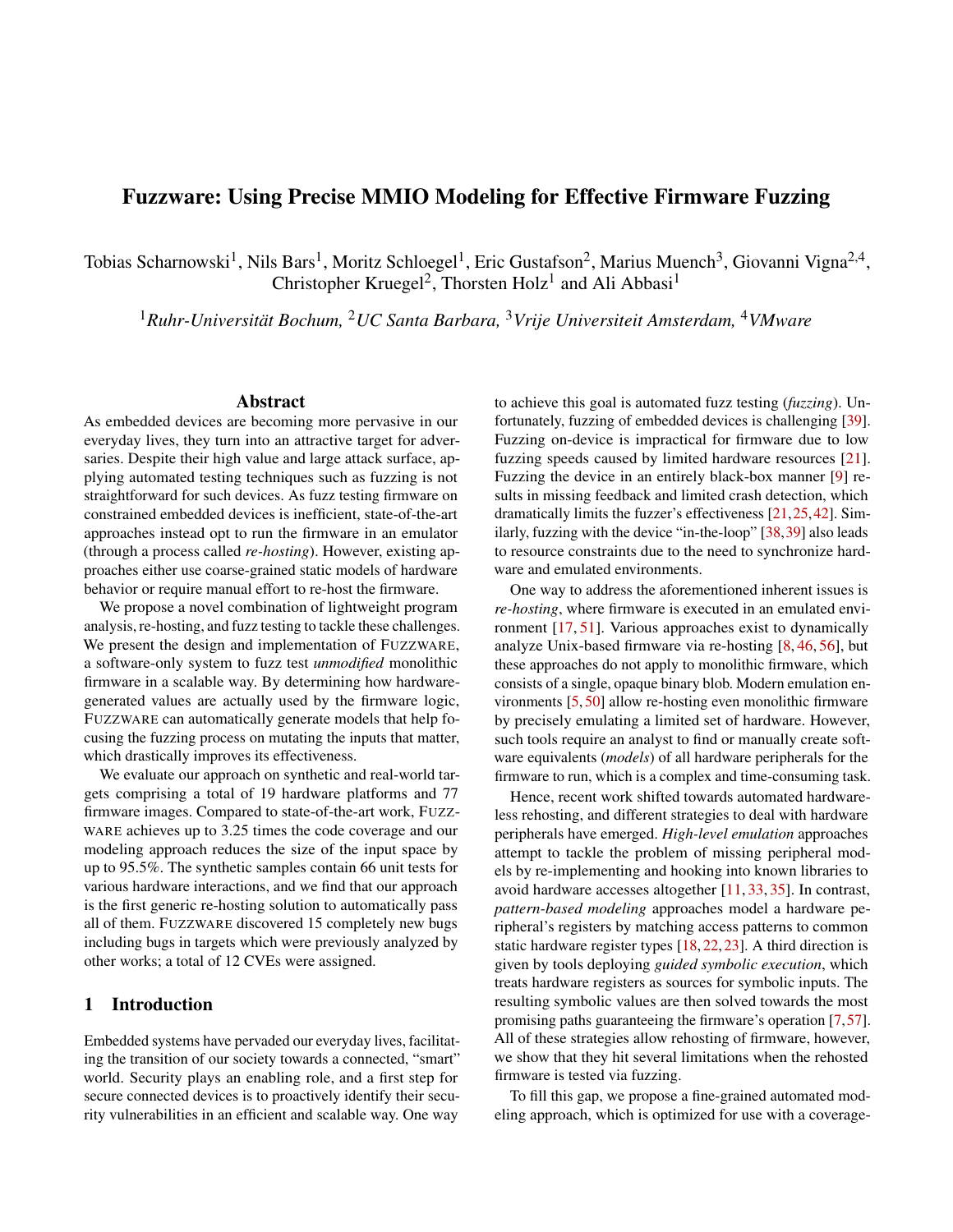<span id="page-3-0"></span>

Figure 2: An example of a function for retrieving input from a serial port peripheral. The annotations indicate resulting MMIO accesses relating to overhead (gray) and actual application data (black).

While fundamentally simple, these overhead types govern the fuzzer's efficiency: Exposing the fuzzer to input overhead leads the fuzzer to mutate bits that do not affect firmware logic, hence wasting resources. To better understand this in practice, we explore two code examples which are inspired by realworld firmware and represent typical firmware operations.

Example 1. Figure [2](#page-3-0) shows a typical firmware function that retrieves a character from a serial port. This function waits for the serial port to have data available  $(1)$  in Figure [2\)](#page-3-0), triggers a GPIO write (e.g., to turn on a busy indicator LED) in  $(2)$ , and finally returns one byte of data. The waiting for serial data involves polling for a specific value  $(1)$ , defined by the hardware, which indicates that one byte has arrived. Without modeling, the fuzzer is rather unlikely to feed the correct value to the MMIO access, thus bottle-necking on the loop until the correct input is found by chance. As only one specific value is accepted, this is a prime example of full input overhead hindering the fuzzing process. While writing to GPIO might be seen as an MMIO write operation, GPIO bits are typically packed into registers with 32 bits representing 32 GPIO pins. Therefore, to perform a GPIO operation without affecting the nearby bits, we must read 4 bytes  $(2)$ , flip the desired bit, and write the result back. The data initially read has no impact on the program (full input overhead). Eventually, we read the actual data from the serial port  $(3)$ . While this serial port is byte-oriented, the MMIO register itself is typically 4 bytes wide, i. e., we read 3 bytes more than needed. To prevent any side-effects of this operation, the firmware masks off only the data byte and returns it. This is a case of partial input overhead. As a result, *only a single one* of the 12 (or more) bytes read in this function is passed on to firmware logic (marked as a black square in Figure [2\)](#page-3-0). For this function, a naïve modeling approach that passes fuzzer input to each MMIO access has a minimum input overhead of 92%. The actual overhead is likely even larger if the fuzzer needs multiple attempts to guess the value of HAS\_DATA.

Example 2. Figure [3](#page-3-1) shows another set of typical firmware code constructs that introduce a less obvious source of *partial input overhead*. The function decides which operation to

```
 1 void perform_op() {
 2 // Check requested operation
    3 switch (mmio->op) {
 4 case A: handle_A(); break;
 5 case B: handle_B(); break;
 6 case C:
 7 if(mmio->status == SPECIAL) {
8 handle_C_special(); break;
9 } else {
10 handle_C_default(); break;
11 }
   default: housekeeping();<br>}
13 }
14 }
```
Figure 3: An example of a function that takes actions based on MMIO input using switch/case and if/else constructs.

execute based on a hardware-generated value (Line 3) and, in one case (Line 7), also checks the peripheral's status register. Without further insight, the fuzzer would have to provide 4 bytes (32 bits) for each MMIO access and correctly guess meaningful values. The fuzzer's large input space is contrasted by the limited number of meaningful values it can find: The firmware differentiates between only 2 status conditions (special or non-special) as well as 4 different operations (A, B, C, or default). These choices can be expressed by only 1 and 2 meaningful bits respectively, resulting in 94% and 97% *partial input overhead*.

#### <span id="page-3-2"></span>3.2 Previous MMIO Modeling Approaches

In essence, recently proposed hardware-less rehosting approaches deploy one of the following strategies to deal with unknown peripherals:

- *High-level emulation* gets past the need of modeling specific hardware peripherals by completely avoiding MMIO accesses. Previous work abstracts firmware code that performs low-level MMIO accesses by hooking into, and manually handling, higher-level library functions [11, 35].
- *Pattern-based MMIO modeling* tackles MMIO accesses directly. They allow emulated firmware to perform MMIO accesses and attempt to reduce the input space by using access pattern-based heuristics [18, 22, 23]. This means that one observes accesses to an MMIO register, matches these observations to common, pre-defined patterns, and assigns a model to that specific MMIO register. This model then determines how to serve future accesses to this register.
- *Guided Symbolic Execution-based modeling* approaches [7, 57] improve upon pattern-based MMIO modeling. Instead of assigning static patterns based on heuristics, accesses to hardware are treated as symbolic values. Whenever a concrete value for one MMIO access is needed, the underlying symbolic variable is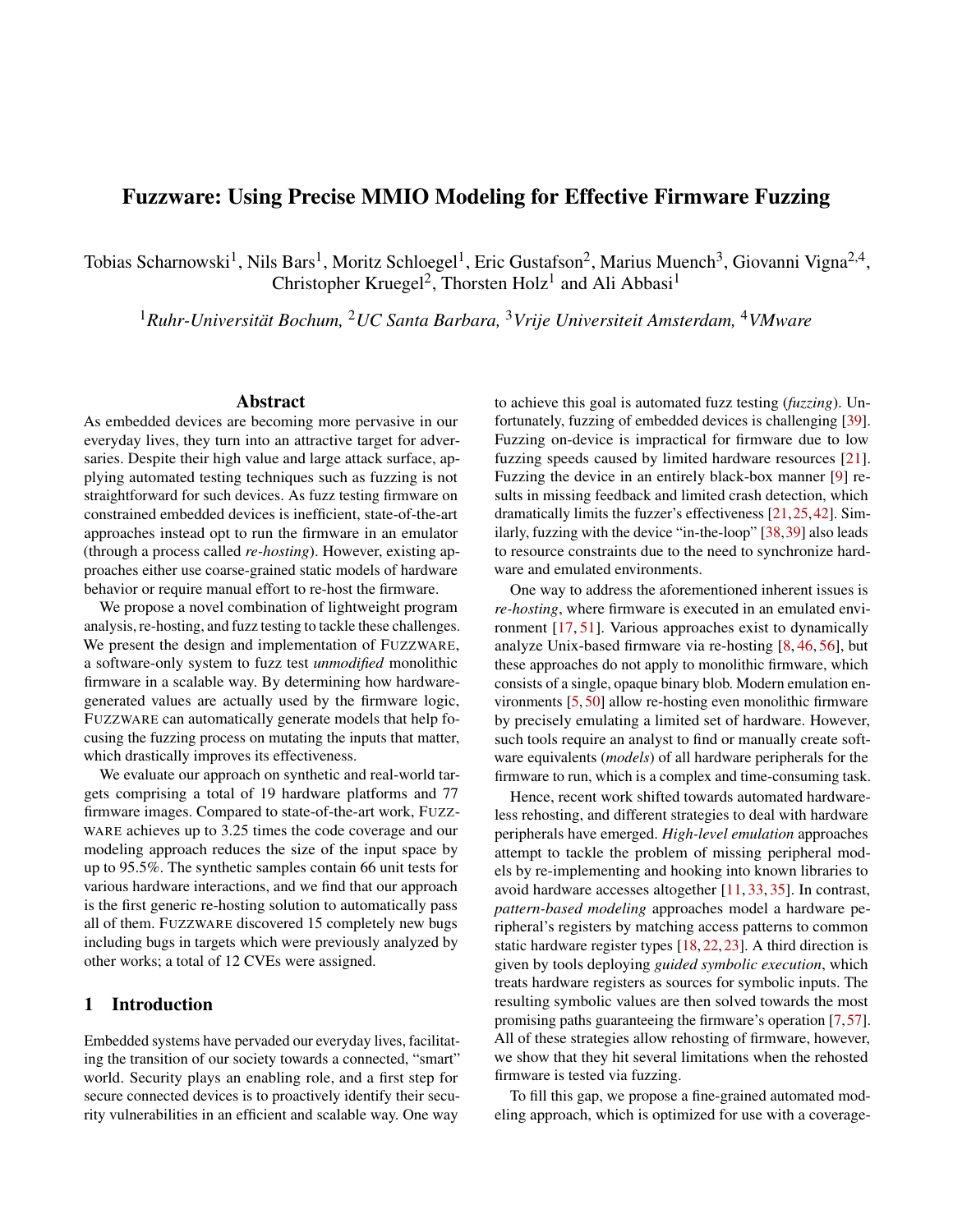solved towards the most *promising* path, i. e., more coverage of the firmware logic.

We identify three problems with the current approaches to MMIO modeling: (1) per-firmware manual effort, (2) incomplete overhead elimination, and (3) path elimination.

Per-firmware manual effort. All prior solutions require manual work when preparing specific firmware for fuzzing campaigns. For instance, this includes the creation of HAL abstractions, correcting misclassified MMIO registers, or identifying *alive* and *kill* points to steer the symbolic execution engine. Although recent approaches [7, 57] deploy heuristics to reduce the manual involvement, we note that in practical usage, firmware-specific knowledge is still required, limiting the flexibility for fuzz testing.

Incomplete overhead elimination. While effective in removing full input overhead, pattern-based approaches generally make assumptions about hardware behavior based on conventions of how firmware is "typically" implemented rather than considering actual firmware logic. However, they are unable to identify which parts of an input are actually used by firmware, i. e., they cannot eliminate *partial input overheads*.

Consider Example 1 from the perspective of pattern-based register modeling. As pattern-based MMIO modeling approaches lack insight into firmware-internal logic, they are unaware of the fact that 3 out of the 4 bytes read from the serial data register  $(3)$  in Figure [2\)](#page-3-0) are discarded. As a result, these approaches cannot eliminate the 75% of partial input overhead introduced by the access.

While incomplete overhead elimination does not affect rehosting itself, it becomes problematic during fuzz testing: a fuzzer will spend a significant amount of time mutating values that have no impact on program logic.

Path elimination. While guided symbolic execution-based approaches reduce large parts of input overhead, they willingly accept to leave specific parts of the firmware unexplored during fuzz testing, i. e., eliminating available execution paths from the firmware. High-level emulation replaces full parts of the firmware with abstractions, and pattern-based MMIO may miscategorize certain registers or wrongly conclude that no relevant options exist for a given MMIO access. Guided symbolic execution-based approaches use heuristics and human insights to decide which paths are worthwhile to explore.

Although path elimination allows for rehosting of the firmware, it has severe consequences for fuzz testing. First, eliminating specific paths may render large parts of the firmware's functionality unreachable and in turn impossible to analyze. Even assuming correct modeling, path elimination will affect error handling and recovery functions, which may contain bugs, and should not be dismissed. Furthermore, we argue that differentiating between regular firmware behavior and error handling functionality is an undecidable problem in the general case: Error conditions may be met in firmware logic with complex diagnostics and recovery attempts. At the

same time, regular firmware behavior that inconspicuously waits for asynchronous events may appear as an infinite loop which does not perform any meaningful operations. This directly reflects on state-of-the-art solutions, which run into execution stalls without human assistance [18, 57].

Following these insights, we conclude that an effective rehosting solution for fuzz testing must avoid path elimination, while at the same time reducing the per-firmware manual effort and eliminate as much input overhead as possible, which is directly reflected in our design.

### 4 Design

In the following, we introduce the design of FUZZWARE, a generic firmware fuzzing approach that allows a fuzzer to efficiently explore firmware behavior by precisely eliminating both partial and full input overhead.

To this end, we base our modeling on lightweight program analysis techniques that allow us to spot partial uses of hardware-generated values. To analyze the behavior of firmware code, we employ dynamic symbolic execution (DSE) [43]. DSE allows us to generate a set of constraints representing all possible uses of a hardware-generated value. Evaluating these constraints allows us to narrow down the set of values to be explored by the fuzzer. Typically, using symbolic execution for modeling introduces high computation costs due to the state explosion problem. We avoid this drawback by using *local DSE*, where DSE is used only to execute the code in the context of a specific MMIO access. We describe the details of limiting the DSE's scope in Section [4.3.](#page-5-0)

#### 4.1 Prerequisites and Threat Model

FUZZWARE has the following prerequisites and threat model:

Prerequisites. FUZZWARE shares two basic prerequisites with all other re-hosting systems: First, we assume that we are able to obtain a binary firmware image for the target device. Second, just like other re-hosting systems, we assume basic memory mappings such as RAM ranges and the broad MMIO space to be provided. Depending on the target CPU architecture, these generic ranges may be standardized [1].

Threat Model. Given no additional knowledge about the specific hardware environment of a given binary firmware image, we assume during fuzzing that an attacker is able to control the inputs provided to the firmware. Commonly, these inputs may correspond to the contents of an incoming network packet read via MMIO, data received via a serial interface, or sensory data such as temperature measurements. We analyze situations where an attacker has less control over hardware-generated values in Section 6.4.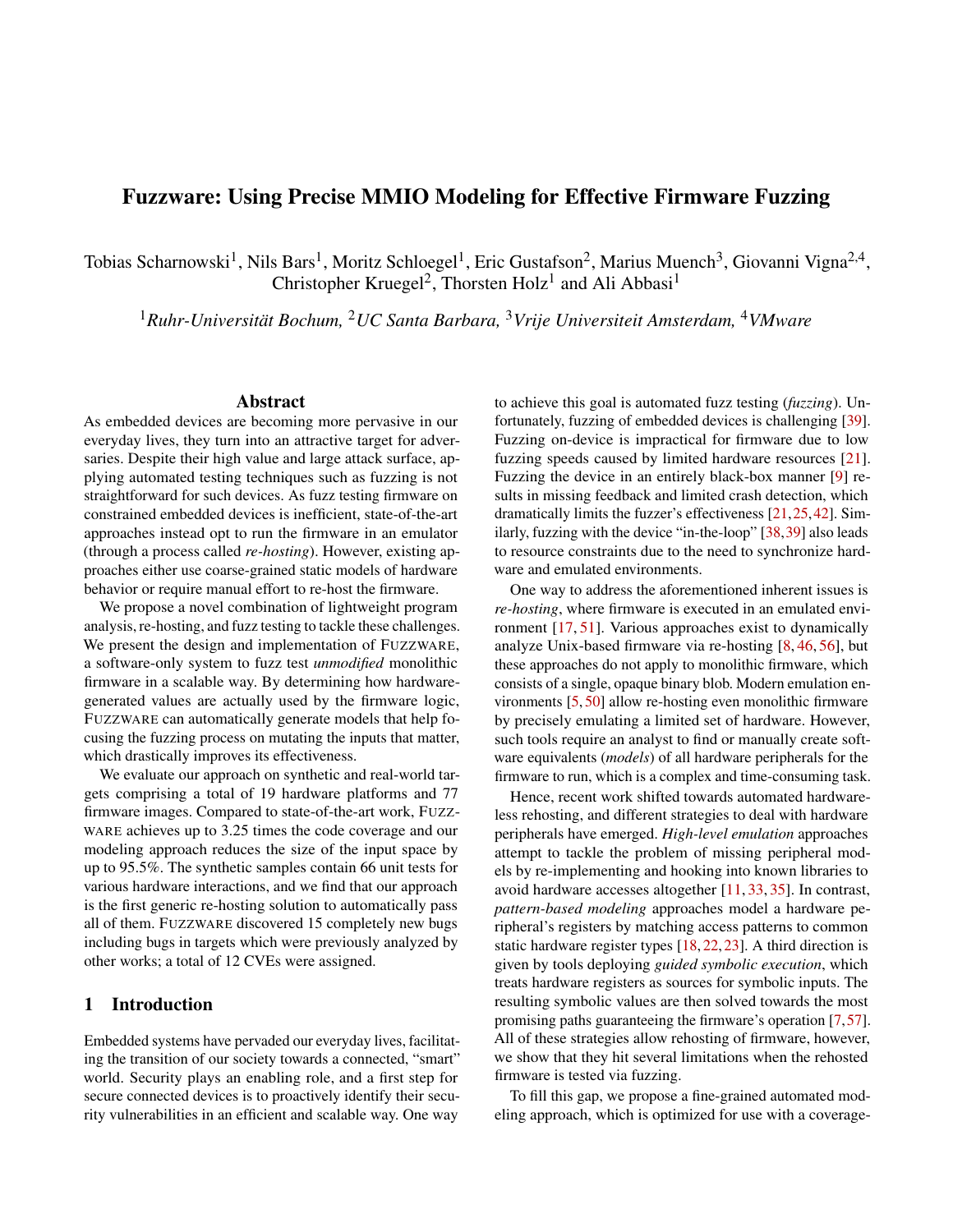<span id="page-5-1"></span>

Figure 4: FUZZWARE's MMIO access handling design. The fuzzing engine generates a raw input file. Upon MMIO accesses, chunks of the input file are consumed by MMIO access models and translated into (potentially larger) hardware-generated values, which are then served to the emulated firmware. Once the raw input is exhausted, coverage feedback is provided to the fuzzing engine to guide the fuzzing process.

#### 4.2 FUZZWARE's Emulator

We now describe the design of FUZZWARE's emulation component. Figure [4](#page-5-1) shows that, from a high-level point of view, FUZZWARE uses an ISA emulator and a coverage-guided fuzzing engine (fuzzer). As FUZZWARE aims to eliminate *partial input overhead*, we introduce *access models*, a mechanism to *translate* small amounts of fuzzing input bits into values that are meaningful to firmware logic, while eliminating input overhead in the process.

We start by loading a given monolithic firmware image into the ISA emulator. We set up a harness that dynamically intercepts all *MMIO accesses*, i. e., memory operations performed by the emulated firmware code on all addresses within MMIO regions. The harness is provided a *raw input* (i. e., a plain binary file) generated by the coverage-guided fuzzer; then, it starts firmware code emulation. The raw input is consumed in chunks to serve MMIO accesses. Whenever firmware code performs an MMIO access, the harness checks whether we already assigned an *MMIO access model* to this specific access. If a model is available, and depending on the type of input overhead, the harness may be able to handle the access without consuming any raw input (in case of *full input overhead*). Otherwise, the harness consumes a chunk of raw input and translates it into a hardware-generated value via the model (*partial input overhead*). The hardware-generated value is then used to serve the MMIO access. The emulator runs the firmware code until the fuzzer's raw input is exhausted and it can no longer serve MMIO accesses. We term this emulation cycle an *emulation run*. As an emulation run is concluded, the harness restores firmware to its clean state, and reports coverage feedback for the previous emulation run to the fuzzer. Based on this feedback, the fuzzer generates another raw input and provides it to the harness for the next emulation run.

However, if during emulation a specific MMIO access has no model assigned yet, raw input chunks are used as hardwaregenerated values without translation. In parallel to ongoing fuzzing, FUZZWARE initiates modeling of each newly seen

*MMIO access context* (the pair of current program counter and MMIO address). In a separate emulator instance, we create a snapshot of the firmware's state (i. e., register and memory) right before the MMIO access. We use symbolic execution from this snapshot to derive a matching model (described in detail in Section [4.3\)](#page-5-0). We then re-configure the emulator with new models, allowing the fuzzer to more effectively discover further firmware logic with less input overhead.

We bootstrap this fuzzing loop by providing no initial MMIO access models. Models are continuously generated and added to the emulator configuration while the fuzzer is active. This design provides a generic, self-adapting firmware emulation environment, which allows a fuzzing engine to explore unknown firmware with minimized input overhead.

#### <span id="page-5-0"></span>4.3 Modeling Approach

As previously explained, for each MMIO access context (i.e., program counter and accessed MMIO address), we construct an access model. To do so, we replay the input for which the new MMIO access is performed, and snapshot the emulator's register and memory state just before firmware would perform the MMIO access. We pass this snapshot on to our DSE engine for modeling, and symbolically execute the code, starting from the snapshot. Each MMIO access observed during the symbolic execution is treated as a separate symbolic variable.

Modeling Analysis Scope. We track the first MMIO access (as well as any additional accesses from the same access context), to follow whether the resulting symbolic variable is still *alive*, i. e., at least one symbolic expression in memory or a register still depends on it. The symbolic execution continues until one of the following events occurs:

- 1. All tracked symbolic variable are dead (i. e., not alive),
- 2. the current function returns,
- 3. a tracked symbolic variable is leaving the scope of the analysis (i. e., it is written to global memory or to a stack frame of a function higher in the call stack), or
- 4. a pre-defined limit of computation resources is exhausted (timeout, number of symbolic states, or number of DSE steps was reached).

Using these exit conditions, we narrow down DSE to a small, manageable scope, in which we are able to observe all actions that firmware takes based on an MMIO access. At the same time, we do not model uses of a hardware-generated value beyond this scope. The rationale behind this scoping decision lies in the short-lived nature of MMIO register states (see Section [2.2\)](#page-1-0), which forces firmware to frequently access and quickly discard hardware-generated values. As we will show in Section [6.1,](#page-8-0) our evaluation supports this notion.

Upon hitting one of the exit conditions, the modeling logic analyzes the resulting symbolic states. Each symbolic state corresponds to a possible path that firmware code could take depending on hardware-generated values. A symbolic state has a set of different path constraints, i. e., conditions that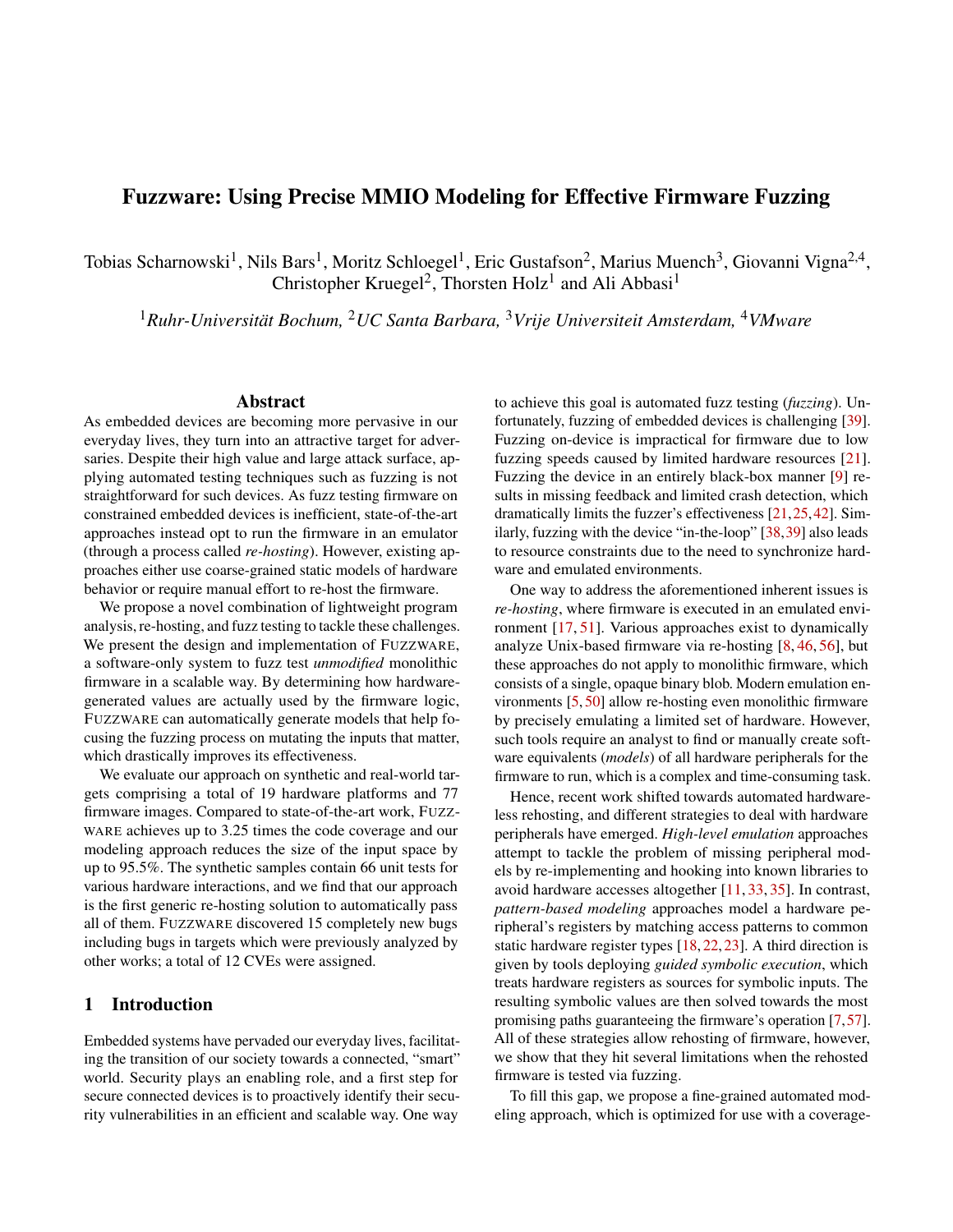<span id="page-6-0"></span>Table 1: MMIO Access Models. HW denotes the Hamming Weight.

| <b>Model Type</b> | Overhead | <b>Parameters</b> | # Fuzzing Bits     | Output         |
|-------------------|----------|-------------------|--------------------|----------------|
| Constant          | full     | constant          |                    | constant value |
| Passthrough       | full     |                   |                    | stored value   |
| <b>Bitextract</b> | partial  | bitmask           | HW(bitmask)        | filled bitmask |
| <b>Set</b>        | partial  | constants         | $log_2$  constants | selected value |
| <b>Identity</b>   | none     | ۰                 | full access size   | fuzzing bits   |

hardware-generated values need to adhere to, as well as possible symbolic expressions containing tracked variables which are still alive. These symbolic states are then used as input to assign and configure a model for the analyzed MMIO access.

Model Design Considerations. Based on the previous discussions, two aspects are central to our model design: First, models provide *reproducible* translations. Performing an emulation run for a given raw input multiple times has to result in identical firmware executions. We require identical behavior as we generate MMIO access snapshots for modeling in separate emulator instances, in parallel to ongoing fuzzing. To keep translations reproducible, we derive hardware-generated values exclusively from chunks of fuzzing input. Second, we design our models to *preserve firmware code paths*. While we aim to eliminate as much input overhead as possible, we conservatively apply models that do not make firmware code paths unavailable in the process. Thus, we only model accesses based on variable uses that we can fully observe. In case a live variable leaves our analysis scope, we base our modeling on the constraints that firmware logic has already placed on the modeled variable (e. g., a bit mask has been applied before data gets returned, see 3 in Figure [2\)](#page-3-0).

Error Handling and Execution Stalls. Naturally, by preserving all firmware code paths, we also allow the fuzzer to exercise error paths. This is intentional: Contrary to previous modeling approaches, we explicitly do not try to prioritize specific paths or remove entire paths that *appear* uninteresting (cf. Section [3.2\)](#page-3-2). Instead, we find that code which handles irregular conditions may contain bugs, and should likewise be included in the analysis. This inevitably leads to inputs that result in stalled firmware execution. However, we note that these cases are seamlessly dealt with by the fuzzer: Whenever execution is stalled, the fuzzer will recognize missing code coverage. Consequently, the corresponding inputs will be discarded as uninteresting, and the mutation engine will quickly yield inputs with more significant code coverage. We want to stress that this conscious decision to explore error handling does not only allow for discovery of bugs which may be missed otherwise, but also enables truly robust and automated fuzzing of firmware, as neither a human analyst nor heuristics are needed to identify *interesting* paths.

#### 4.4 FUZZWARE Model Definitions

We define a total of five generic MMIO access models that can be assigned from a DSE-produced set of symbolic states. Each of these models provides a blueprint to the emulator for how to handle a specific MMIO access and systematically remove input overhead, full or partial, either for typical control-flow based MMIO uses (i. e., taking different actions based on a value) or data-based MMIO uses (i. e., reading data and dismissing all or parts of it). Some of these generic models accept parameters by specification. We use the symbolic states to first assign a generic model and then instantiate it via parameters for the given MMIO access. The generic models contain a specification for the emulator on how to apply the model parameters to determine a hardware-generated value. For models handling *full input overhead*, model parameters alone are sufficient to handle the access, without consuming any fuzzing input. For models handling *partial input overhead*, the emulator requires fuzzing input to apply the model. In these cases, it uses the model's parameters to *translate* a fuzzing input chunk into a hardware-generated value.

We now detail our five generic models. For each one, Ta-ble [1](#page-6-0) shows which type of input overhead it handles (Overhead), which parameters it uses (Parameters), how many raw fuzzing bits an access consumes (# Fuzzing Bits), and how models use parameters to translate the raw fuzzing input into the hardware-generated value (Output).

1) Constant Model. This model describes MMIO accesses where a specific constant is used as part of a comparison, which must be satisfied to allow execution to proceed (see  $(1)$ ) in Figure [2\)](#page-3-0).

2) Passthrough Model. This model is assigned to accesses where the hardware-generated value is determined to not affect the firmware's state. We treat the MMIO access like a regular memory access. These include, for example, accesses to configuration registers (see  $(2)$  $(2)$  in Figure 2).

3) Bitextract Model. The bitextract model is used when only a portion of the bits read from MMIO are used by the firmware. For example, this is the case when four bytes are read from an MMIO register and a bitmask is applied to only retain a few bits while the others are discarded (see  $(3)$  in Figure [2\)](#page-3-0). Note that similar effects occur for bit shifts, truncations, and equivalent instruction composites.

*Examples:* A 4 byte-wide MMIO access is performed with a model-computed bit mask of 0x00ff0000. The emulator consumes a byte of fuzzing input, e. g., 0x4e. The emulator serves 0x004e0000 as the hardware-generated value for the MMIO access. For a bit mask of 0xfff0000f and a consumed raw input chunk 0xabf8, the emulator serves 0xabf00008.

4) Set Model. The set model handles the situation where a (part of the) hardware-generated value is checked against different values to determine control flow. The model is applied in case a discrete list of values can be precomputed such that each value represents exactly one of the possible control-flow options. A chunk of raw fuzzing input is interpreted as the fuzzer's choice from among the different options for each individual access. Possible instances include status and iden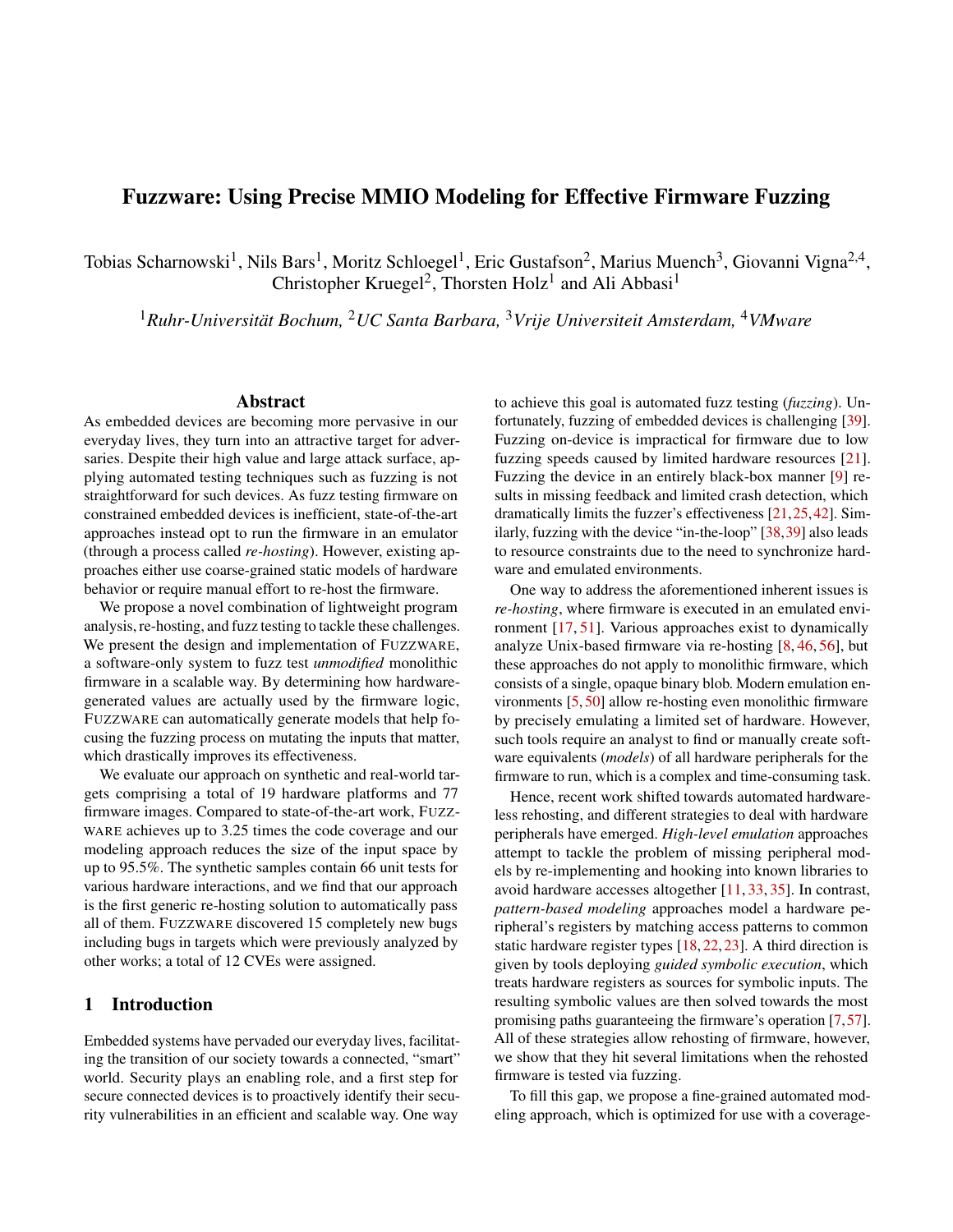tification registers, where the firmware performs different actions based on the hardware-generated value (see Figure [3\)](#page-3-1).

*Example:* A 2 byte-wide MMIO access is performed for a model-computed list of four precomputed values [1,5,7,128]. The emulator consumes 2 bits of fuzzing input, e. g., 0x1. The emulator serves 0x0005 as the hardware-generated value.

5) Identity Model. This model is assigned if DSE determines that all bits of a hardware-generated value are meaningful (i. e., used by firmware). It is also used as a fallback in case an unconstrained symbolic variable escapes the analysis scope, or if DSE does not complete within its resource limits. In these situations, we conservatively assume that every bit of the hardware-generated value may later be used by the firmware. Thus, we allow the fuzzer to try all values and therefore to discover all firmware paths. As we will show in Section [6.1,](#page-8-0) this fallback is rarely required in practice.

Model Computation By Example. For further explanation, we re-visit the busy check of the serial peripheral's status shown in  $\Omega$  in Figure [2.](#page-3-0) While stepping through the loop, our symbolic execution reaches the comparison and splits the execution into two states—one which exits the loop and another which takes an additional loop iteration. By generating multiple of these states and inspecting path constraints, we can show that for each state that exits the loop, the hardwaregenerated value has to be equal to HAS\_DATA during the last access, while prior accesses had to be different from HAS\_DATA. Consequently, firmware execution does not continue without the hardware-generated value being equal to HAS\_DATA. We can use this information to assign the *Constant Model*, parameterized with the value of HAS\_DATA. Similarly, for the GPIO update in  $(2)$ , DSE will show that the queried hardwaregenerated value is only written back to an MMIO address, but not involved in a constraint on the execution state otherwise. Hence, we assign the *Passthrough Model*. Finally, for 3, DSE shows that while no constraints exist on the path itself, a masked part of the hardware-generated value is returned from the function. As the DSE terminates on the function boundary (to avoid path explosion), we assign a *Bitextract Model*.

#### 4.5 Interrupt, Timer and DMA Handling.

As described in Section [2.1,](#page-1-1) interrupts are an asynchronous source of input into firmware logic. As an ISA emulator does not contain any notion of peripherals to raise interrupts, this behavior has to be triggered by FUZZWARE. Per default, FUZZWARE raises each of the currently-enabled interrupts in a rolling fashion after a certain number of basic blocks is executed. The set of enabled interrupts is tracked by examining the state of the CPU's interrupt controller during execution.

Among other peripheral behavior, FUZZWARE mimics interrupt-based timer peripherals this way. To provide additional flexibility in exploring how firmware logic reacts to specifically-timed events, FUZZWARE allows precise control over both when and which interrupts should be raised. Similar to how fuzzing input is used by access models to determine hardware-generated values, fuzzing input can be used to determine the timing of the next interrupt, as well as its number. This allows the fuzzer to discover the influence of very specific interrupt timings on firmware behavior.

Note that FUZZWARE can support some forms of DMA by defining transfer buffers as MMIO regions. However, FUZZ-WARE currently does not explicitly model DMA in an automated way given that this is out of scope for this work.

#### <span id="page-7-0"></span>5 Implementation

We implement a prototype of FUZZWARE targeting the ARM Cortex-M standard. We chose this platform due to its wide adoption in practice and projected future popularity [4]. The implementation is designed such that support for other targeted ISAs is possible in the future.

#### 5.1 FUZZWARE's Emulator

Our implementation is based on Unicorn Engine [49] as the base ISA emulator and we use legacy AFL [54] as the fuzzing engine for a fair comparison with other modeling approaches. We also integrated AFL++ [19] for its extended feature set and baseline performance. We handle MMIO accesses by registering memory access hooks for MMIO regions with the native Unicorn API. We handle hooked read accesses by writing the output of the assigned model (as described in Section [4.3\)](#page-5-0) to the accessed MMIO address before the read operation is performed. We associate a memory access with its corresponding model by its *MMIO access context*, i. e., the pair of program counter and MMIO address. If no associated model exists, we default to handling the access according to the *Identity Model*. We use three generic files as initial fuzzing inputs (each 512 bytes in size): All zero-bits, all one-bits, and concatenated 32-bit values with a shifting 1-bit each.

Empirically, we have found that consuming raw fuzzing input provided by an unmodified byte-oriented fuzzer on a bit-granular level conflicts with the heuristics that drive the fuzzer's input mutation process. Consequently, to handle MMIO accesses, we consume raw inputs on a byte-granular level. For example, while each access to a set model with four elements requires a minimum of two bits of fuzzing input, a byte is consumed in our current implementation.

Timers and Interrupts. Timers and interrupts are a source of nondeterminism in firmware execution. As discussed in Section [4.3,](#page-5-0) we require emulation runs to be fully reproducible. To achieve precisely reproducible timing behavior, we measure elapsed time by the number of emulated basic blocks. We also extended the Unicorn Engine with an implementation of the interrupt controller (NVIC) and the system tick timer (SysTick), which are defined in the Cortex-M standard.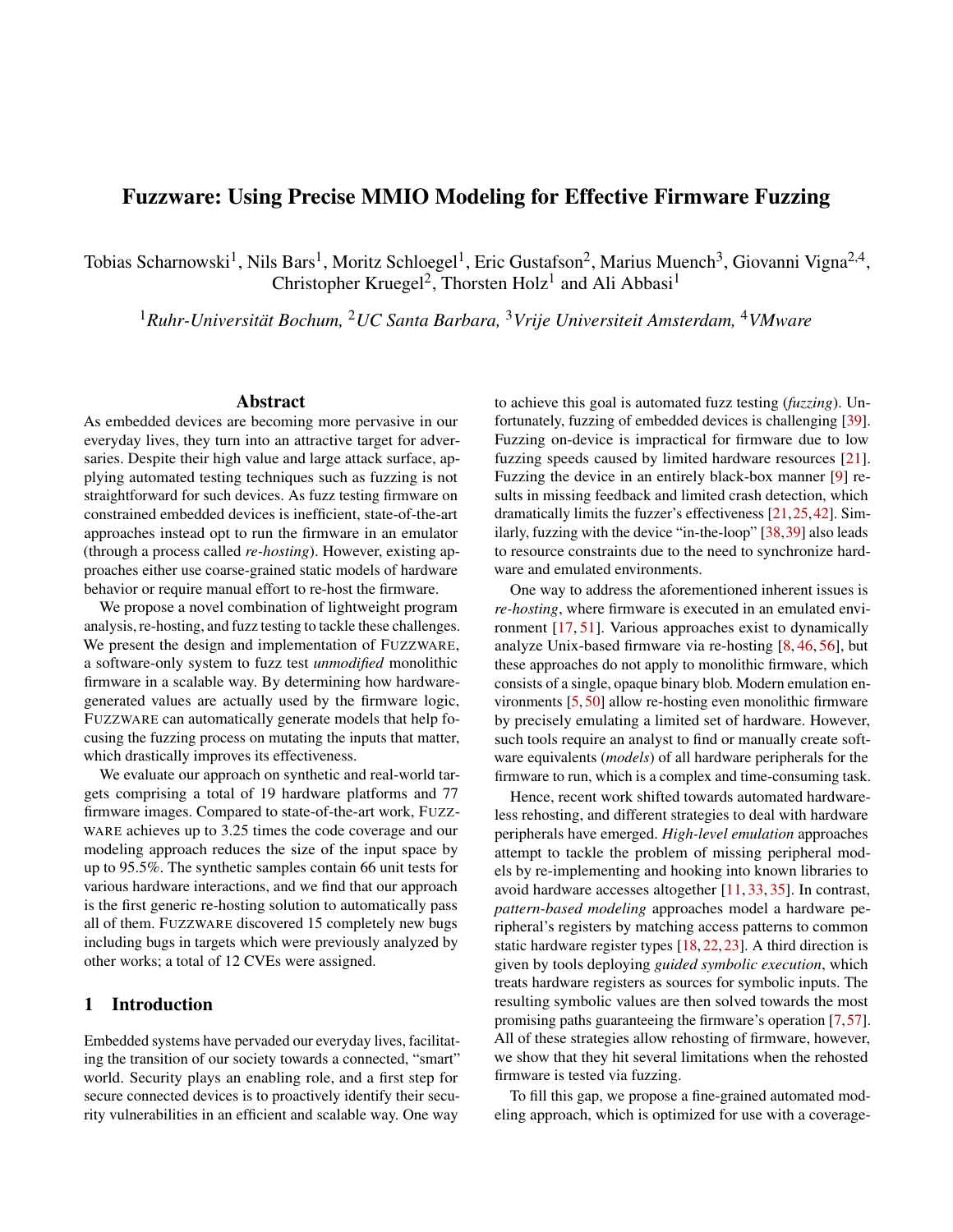#### 5.2 MMIO Access Modeling

For DSE, we chose angr [44, 45] as an engine, as it—just like Unicorn Engine—readily supports a wide range of ISAs and lends itself well to including more architectures.

After loading a firmware state snapshot into angr and creating a symbolic variable for the hardware-generated value representing the tracked MMIO access, we track the variable's liveness via reference counting. We increment the reference count whenever DSE writes a symbolic expression containing the tracked variable to a register or to memory, and we decrement the count whenever such an expression gets overwritten. To track whether register value assignments from a concrete restored state snapshot influence modeling results, we taint registers after loading the snapshot.

Upon hitting an exit condition as described in Section [4.3,](#page-5-0) we check the live symbolic expressions and constraints on the resulting states for adherence to each model definition as detailed in the following.

1) Constant Model: All tracked variables are no longer referenced, but constrain the resulting states. A single common value *v* for the latest tracked variable exists between all resulting states with the following property: For any previous-tolast variable, assigning *v* does not satisfy the state constraints. The constant value *v* parameterizes the model.

2) Passthrough Model: All tracked variables are no longer referenced and do not constrain any of the resulting states.

3) Bitextract Model: All state constraints and symbolic expressions remain unchanged after a bit mask has been applied to each tracked symbolic variable in each state. The bit mask with the lowest Hamming weight parameterizes the model.

4) Set Model: All variables are no longer referenced, but constrain the resulting states. For each state and referencecounted variable, a value can be found that does not satisfy the path constraints of any of the other states. In other words, the sets of constraints on each path form partitions of the input space between states. The minimum representative of each partition is chosen as a value in the configured set, which parameterizes the model.

5) Identity Model: None of the above models apply, or no model was found within DSE limits.

If multiple models apply, the one with the highest reduction of input overhead is chosen. As the limit for the DSE computation, we set the default run time to 5 minutes per model and a maximum of 1,000 symbolically executed basic blocks, which we have found to work well in practice.

### 6 Evaluation

We evaluate FUZZWARE by considering the following research questions:

RQ 1 How computationally expensive is the implemented symbolic execution-based modeling?

- RQ 2 How many optimized modeling opportunities does FUZZWARE miss due to its conservative scoping?
- RQ 3 Are FUZZWARE's MMIO access models applicable to a wide variety of firmware and hardware platforms?
- RQ 4 How does FUZZWARE perform compared to previous methods in fuzzing monolithic firmware?
- RQ 5 Can FUZZWARE be used to uncover previously unknown bugs in real-world firmware?

To answer these questions, we performed different experiments, targeting 77 different firmware images for 19 different hardware platforms, summarized in Table [4](#page-16-0) in the appendix. First, we quantified the amount of input overhead that access modeling eliminates and studied how this translates into code coverage. Second, we applied FUZZWARE to a set of real-world firmware samples used in concurrent work. Third, we used FUZZWARE to test network stacks of widely-used embedded firmware frameworks with the goal of uncovering network packet processing bugs. Finally, we analyzed the root causes of the crashing test cases produced by FUZZWARE.

#### <span id="page-8-0"></span>6.1 Access Modeling for Fuzzing

In a first step, we focus on the costs and the general applicability of FUZZWARE's access modeling on the fuzzing-based firmware exploration process  $(RQ 1, RQ 2,$  and  $RQ 3)$ .

For the initial part of our evaluation, we use two sets of firmware targets: First, we created a unified application-level program from which we generate firmware images for ten hardware platforms supported by ARM's Mbed OS [36]. We use a unified application as from a modeling point of view (and probably counter-intuitively), compiling the same application-level program for 10 different boards will look vastly different, while compiling 10 different application-level programs for the same board will effectively look the same to MMIO modeling. This is why we reach diversity by compiling the same program for 10 boards. To expand on the application-level diversity, we also test FUZZWARE on the  $66<sup>1</sup>$  $66<sup>1</sup>$  $66<sup>1</sup>$ unit tests originally published by the authors of P2IM [18].

Our test application repeatedly triggers hardware platformspecific driver behavior by calling different high-level Mbed OS APIs, which then resolve to its platform-specific driver functions and thus trigger MMIO accesses. The test application then prompts the user for a password over the serial port. If the correct password was entered, the firmware exposes a vulnerable function accepting input from the serial port. We use this application to repeatedly trigger the underlying hardware-specific driver implementations for each platform.

To provide the baseline data for our evaluation, we fuzz each of the ten Mbed OS targets for 24 hours, once with

<span id="page-8-1"></span><sup>&</sup>lt;sup>1</sup>Originally, this data set consisted of 70 firmware unit tests [18], but a recent errata removed four of them for validity reasons.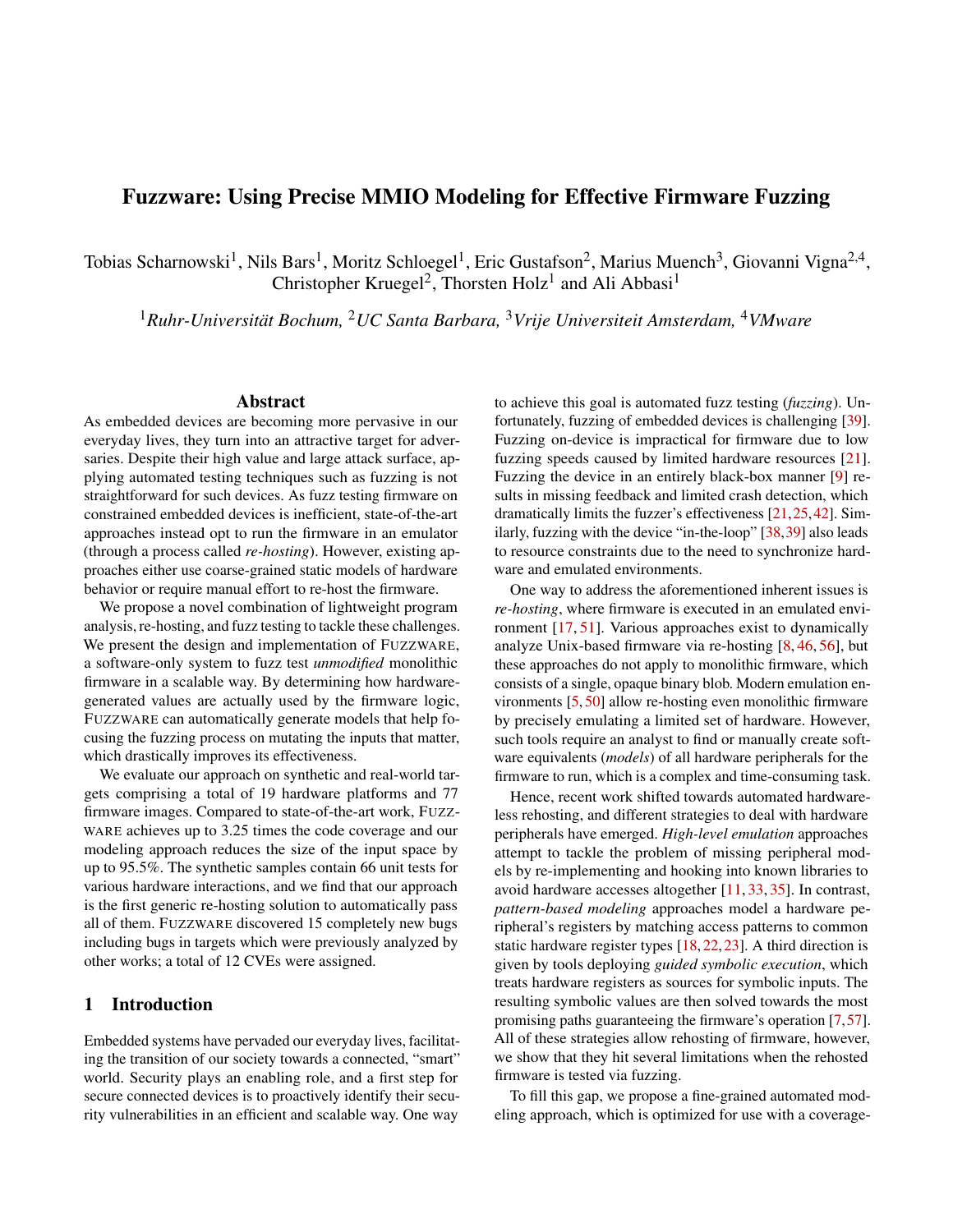MMIO access modeling enabled and one time with MMIO access modeling disabled. We repeated this experiment ten times to account for the fuzzer's inherent nondeterminism as recommended by Klees et al. [29]. We used a 40-core Intel Xeon Gold 6230 CPU @ 2.10 GHz machine running Ubuntu 18.04.4 LTS and assigned each FUZZWARE instance two CPU cores. We visualize the time spent to discover the individual characters of the password in Figure  $6$  in the appendix. Based on these experiments, we collected additional metrics on several aspects of FUZZWARE's operation.

Costs of Model Generation. To evaluate the (one time) computation costs incurred by our modeling (RQ 1), we collected the start and completion timings of all model generation jobs. On average, 62 models have been generated during a 24-hour experiment for a single firmware image, which took an average of 6.34 minutes (6 seconds per model) to compute.

Input Overhead Elimination. After analyzing the costs incurred by modeling, we quantify its overall elimination of input overhead. Table [2](#page-9-0) shows how much input overhead (M) different models eliminated and how much fuzzing input (F) they consumed. As described in Section [5,](#page-7-0) the current implementation of access models operates with byte granularity. Every second row shows the input overhead reduction for an assumed bit-granular model implementation. The resulting data shows that in total, the current implementation eliminates a minimum of 49.3% and a maximum 83.4% of the input space (in ARCH\_PRO and NUCLEO\_L152RE, respectively). When considering a bit-granular implementation, these values increase to 49.7% and 95.5%, respectively. Over all runs, the input space was reduced by nearly 80% and could have been reduced by nearly 90% with bit-granularity. We can also see that depending on the target, input overhead differs significantly. It is worth mentioning that depending on the firmware sample, some model types simply do not apply. If the bitwidths of MMIO accesses exactly match the amounts of data actually used within firmware code, Bitextract optimizations are not required (see ARCH\_PRO).

To determine the opportunities of input overhead reduction that FUZZWARE might have missed  $(RQ 2)$ , we re-visited the cases where an Identity model was assigned, meaning that no input overhead was eliminated for the given MMIO accesses. In total, of the 623 unique models that were generated during the experiment, 34 have been assigned the Identity Model. We manually verified that in 19 instances, full values were used within firmware logic, leaving no room for overhead reduction. The remaining 15 cases (less than 2.5% of the 623 models) involved processing where DSE resource limits applied. In these cases, modeling conservatively assigned an Identity model and fell back to allowing the fuzzer to try all values. This ensures that we are not assigning a wrong model which could hide parts of firmware code from the analysis. Only rarely encountering this fallback is expected: firmware typically processes a hardware-generated value immediately

<span id="page-9-0"></span>Table 2: Percentage of fuzzing input ( F ) used and overhead reduction (M) achieved, per model type. We analyze how much fuzzing input each model consumes (if the model consumes any) and how much input overhead each model eliminates (the Identity model does not eliminate input overhead). *(CN: Constant, PT: Passthrough, ID: Identity)*

| <b>Target</b>            | <b>CN</b> | PT  | <b>Set</b> |     | <b>Bitextract</b> |              | ID   | <b>Total</b> |      |
|--------------------------|-----------|-----|------------|-----|-------------------|--------------|------|--------------|------|
|                          | M         | M   | M          | F   | M                 | F            | F    | M            | F    |
| bytes<br><b>ARCH PRO</b> | 45.8      | 3.3 | 0.1        | 0.5 | $\mathbf{0}$      | $\Omega$     | 50.3 | 49.3         | 50.7 |
| bits                     |           |     | 0.6        | 0.1 |                   |              |      | 49.7         | 50.3 |
| EFM32GG_STK3700          | 45.2      | 0.4 | 0.3        | 0.1 | 33.8              | 11.3         | 8.8  | 79.8         | 20.2 |
|                          |           |     | 0.4        | 0.0 | 33.9              | 11.3         |      | 79.9         | 20.1 |
| EFM32LG STK3600          | 46.3      | 0.4 | 0.3        | 0.1 | 34.7              | 11.6         | 6.6  | 81.7         | 18.3 |
|                          |           |     | 0.4        | 0.0 | 34.7              | 11.5         |      | 81.9         | 18.1 |
| LPC1549                  | 48.6      | 1.6 | 0.2        | 0.1 | $\mathbf{0}$      | $\mathbf{0}$ | 49.6 | 50.4         | 49.6 |
|                          |           |     | 0.3        | 0.0 |                   |              |      | 50.4         | 49.6 |
| LPC1768                  | 46.6      | 3.3 | 0.1        | 0.5 | $\mathbf{0}$      | $\mathbf{0}$ | 49.4 | 50.1         | 49.9 |
|                          |           |     | 0.6        | 0.1 |                   |              |      | 50.5         | 49.5 |
| MOTE L152RC              | 34.4      | 0.5 | 20.0       | 6.7 | 28.4              | 9.5          | 0.5  | 83.3         | 16.7 |
|                          |           |     | 25.9       | 0.8 | 34.3              | 3.6          |      | 95.1         | 4.9  |
| NUCLEO F103RB            | 32.3      | 0.7 | 20.8       | 6.9 | 28.6              | 9.5          | 1.3  | 82.2         | 17.8 |
|                          |           |     | 26.8       | 0.9 | 34.9              | 3.2          |      | 94.7         | 5.3  |
| NUCLEO F207ZG            | 25.7      | 1.0 | 22.2       | 7.4 | 29.2              | 13.5         | 1.1  | 78.1         | 21.9 |
|                          |           |     | 28.7       | 0.9 | 38.5              | 4.2          |      | 93.8         | 6.2  |
| NUCLEO L152RE            | 34.4      | 0.6 | 20.4       | 6.8 | 28.0              | 9.3          | 0.5  | 83.4         | 16.6 |
|                          |           |     | 26.4       | 0.9 | 34.2              | 3.2          |      | 95.5         | 4.5  |
| <b>UBLOX C027</b>        | 43.6      | 8.2 | 0.1        | 0.4 | $\Omega$          | $\mathbf{0}$ | 47.7 | 51.9         | 48.1 |
|                          |           |     | 0.5        | 0.0 |                   |              |      | 52.3         | 47.7 |
| bytes                    |           | 0.8 | 15.6       | 5.2 | 27.1              | 9.5          |      | 79.4         | 20.6 |
| <b>Total</b><br>bits     | 35.9      |     | 20.2       | 0.7 | 32.0              | 4.5          | 5.9  | 89.0         | 11.0 |

after reading it, as MMIO register states are short-lived, and may quickly change values.

MMIO Access Model Generality. The authors of P2IM published a set of 46 firmware images comprising 66 unit test cases. These are designed to test the ability of an emulation system to deal with diverse types of common hardware peripherals on different combinations of firmware and hardware platforms (eight hardware peripherals, three MCUs, and three OS libraries), as well as interrupt-based and synchronous input passing mechanisms. For these 66 test cases, previous work achieves passing rates of 83% and 95%<sup>[2](#page-9-1)</sup>, respectively [18,57]. Regarding **RQ 3**, we reproduced these test cases by running FUZZWARE for 10 minutes. FUZZWARE passed *all* of the 66 test cases. Consequently, FUZZWARE is the first automated and generic emulation system to pass 100% of the P2IM unit test cases, demonstrating the robustness of its models, its general applicability, and the advantage of approaches not relying on path elimination.

#### 6.2 Comparison with the State of the Art

To assess FUZZWARE's efficacy, we compare it with *µ*EMU [57] and P2IM [18], two state-of-the-art tools for hardware-less re-hosting. Like FUZZWARE, they support generic monolithic firmware fuzzing without significant manual intervention. As the evaluation data set, we use the 21 real-world firmware samples presented in *µ*EMU, which includes 10 samples previously tested by P2IM.

For each sample, we performed five 24-hour fuzzing iterations for each target on virtualized dual core machines running on Intel Xeon Silver 4114 CPUs at 2.20 GHz on Ubuntu

<span id="page-9-1"></span><sup>&</sup>lt;sup>2</sup>Based on the remaining 66 of 70 unit tests, adjusted from 79% and 93%.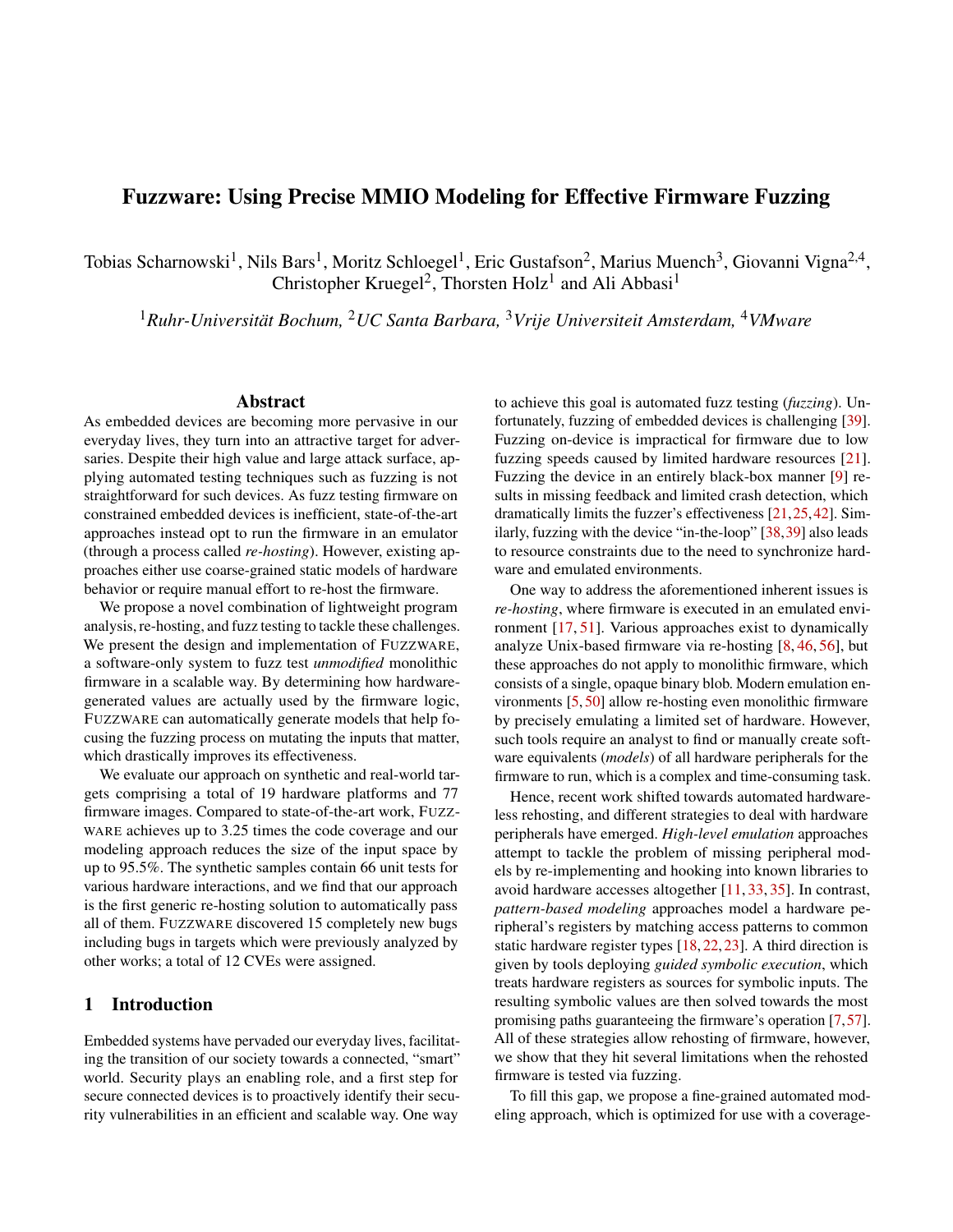Figure 5: Uniquely discovered basic blocks for P2IM real-world rmware samples over ve 24h runs. Displayed are the median number of discovered basic blocks, alongside with minima and maxima over the individual runs.

18.04.4 LTS. For all experiments, we re-used exact input and LiteOS\_IOT, wherEUZZWARE showed variable perforseeds where provided, and used the con gurations publishedmance, all results are statistically signi cant according to the alongside the tools where applicable. Forzzware, we always use its default con guration except for ve rmware samples in which we reproduce partµd EMU's con gurations. In four of these cases, we disable interrupts (3D\_printer,aggressive path elimination that is at the corqubinu's RF\_door\_lock, Thermostat, xml\_parser), while in the -fth case, we add support for DMA operations by manually de ning pass-through models for two DMA buffer address MMIO registers (utasker\_Mobus). In contrasflozzware's minimal con-guration overhead, the most recent target con-gurations of  $\mu$ EMU available at the time of writing(1) specify custom de nitions of input peripherals, (2) apply custom con--gurations to tweak exploration parameters to the target, and assume both approaches to path elimination are also respon-(3) specify custom path validity information (alive points and/or kill points). This customization requires a human ana-early. FUZZWARE does not eliminate paths, resulting in a

is unable to analyze the 11 samples introduced EMU  $[57]$ . systems on the 10 targets supported by P2IM, visualized inthree targets. Manual root cause analysis showed batin the appendix. The results show that  $zz$  ware consistently discovers (signi cantly) more basic blocks compared to the state of the art. In one case (CNE) ZZWARE doubles P2IM's coverage and triples EMU's coverage. For the targets in Figure 5,FUZZWARE yields on average ~44% more code coverage than P2IM and ~61% more coverage thanu (~57% when averaged over all targets). In 19 out of 21 times, identify bugs in real-world rmware and also nd new bugs the minimum coverage achieved by UZZWARE exceeds the maximumcoverage of the prior approaches. In other words, even the worst run of FUZZWARE performs better than the best run ofµEMU and P2IM. With the exception of PLC

by theµEMU authors, without further human assistance, P2IM

lyst with domain knowledge of the respective target. As noted higher code coverage. We discuss path elimination and code Mann–Whitney U test, as recommended by Klees et al. [29]. One interesting aspect in Figure 5 is that P2IM often outperformsµEMU. We believe the reason for this to be the invalidity-guided approach (cf. Section 3): The framework deploys heuristics to decide on viable paths and provides hardware values accordingly. When no clear distinction can be made, this choice is left to randomness, which either makes large parts of the rmware available for analysis or removes them entirely from the ongoing run. This may also explain why individual runs perform better than P2IM. Further, we sible for the fact that basic block discovery graphs atline coverage in Section 7.

Hence, we compare the fuzzing performance of all three tion, FUZZWARE uncovered previously unreported bugs in Figure 5, and provide the data for all experiments, including WARE identi ed one concurrency issue (Soldering Iron), a the ones for the 11 remaining rmware samples in Table 5 missing pointer veri cation (CNC), and an unchecked AT Alongside the signi cant increase in coverage and automacommand parsing crash (GPSTracker). For all three targets, the discovery of additional bugs found  $EVALUATE$  coincides with a signi cant increase in code coverage.

> RegardingRQ 4, the results indicate that our cess modelingallows a fuzzer to clearly outperform the current state of the art. Toward  $\bigcirc$  5, we observe that UZZWARE is able to that previous work does not locate.

## 6.3 Fuzzing New Targets

 $\frac{3}{3}$ Our evaluation bases on git commits 5b12949325 and 67e50000bb of Fuzzing Targets. To expand orRQ 3 and RQ 5, we used the uEmu-real\_world\_-rmware and uEmu repositories, respectively. FUZZWARE to test different functionalities of the core net-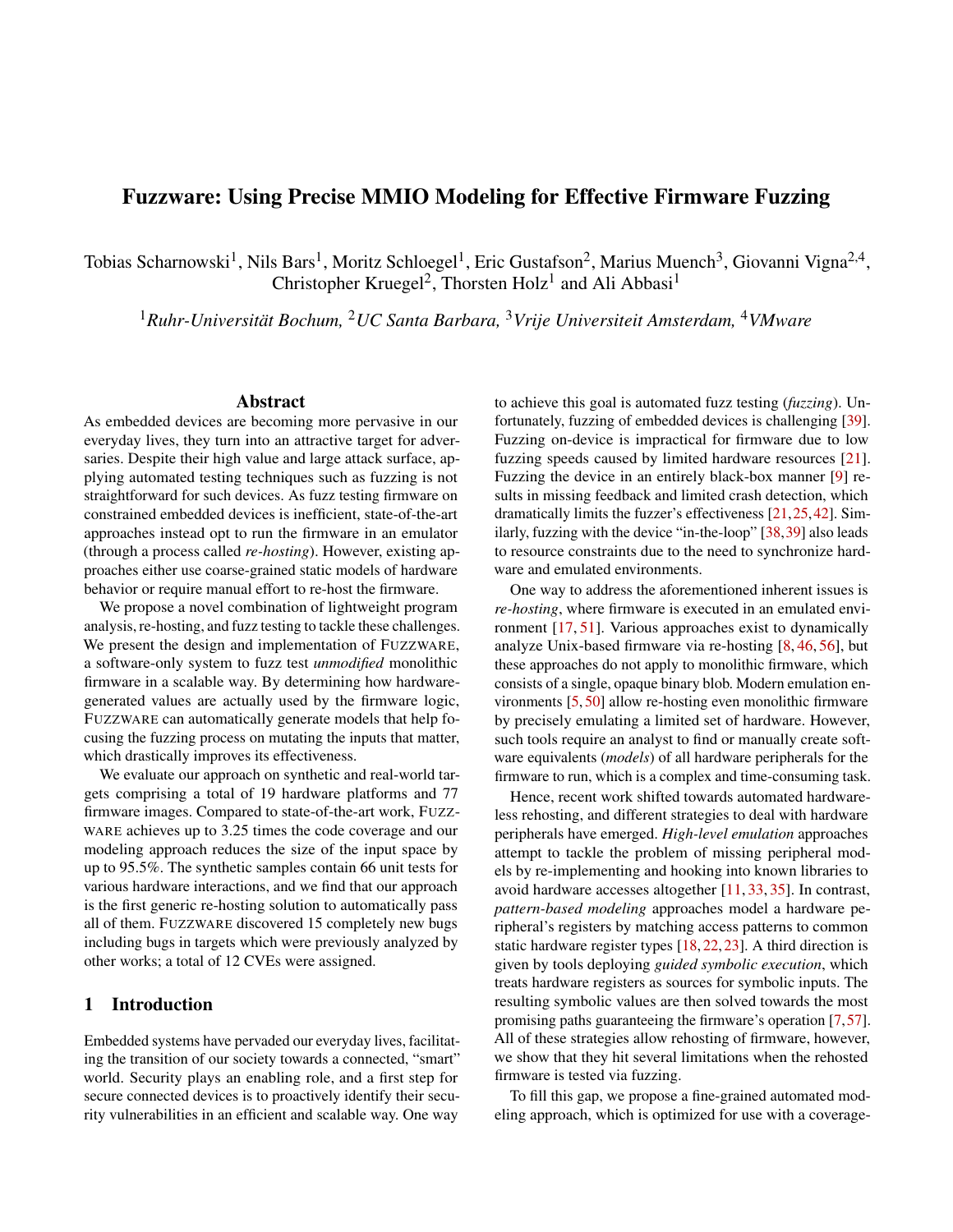work stacks of two popular embedded rmware frameworks: Table 3: Root cause categories of unique crashes generated by Fre.

Zephyr [55], and Contiki-NG [12]. Both projects are wellmaintained, with hundreds of contributors, and backing companies such as Intel and Google.

We chose the radio layer implementations of these two systems as a fuzzing target. Connected devices heavily rely on network stacks, and the corresponding low-level parsing code exposes a universal attack surface. As successful attacks can potentially propagate from one device to another, aws in these types of interfaces put whole eets of devices at risk.

We based all of the rmware images on code samples the rationale for re-using identical application-level code in Section 6.1, logic within higher layers (such as the application layer) does not in uence the inner workings of lower layers (e. g., low-level radio packet processing).

Bug Case StudiesIn total, FUZZWARE discovered 12 dis-

tinct bugs in these targets, for which 12 CVEs have been  $6.4$ assigned after a coordinated disclosure. In the following, we provide case studies for some of these bugs. A full overview Finally, we investigated the crashes produced byzware. of these bugs can be found in Table  $6$  in the appendix.

CVE-2020-12141.In the tested version of Contiki-NG, the Simple Network Management Protocol (SNMP) parsing logic of incoming SNMP messages did not correctly validate the user-supplied size of the variably-sized mmunity eld. This lead the logic to access the user-supplied buffer out of bounds, resulting in a rmware crash (DoS).

CVE-2021-3321.As a translation layer from radio frames to IPv6 packets, the IPv6 over Low-Power Wireless Per- bugs exist in the rmware, but will not occur on real hardsonal Area Networks (6LoWPAN) standard de nes a cus-Zephyr checked the required size of the decompressed heade ave a maximum value of 127, while a full byte of hardwaredestination buffer to hold the decompressed contents. The raiable (maximum value: 255). This leads to a buffer overlogic did not check, however, whether theurceframe was actually large enough to hold thempressed header payload. As a result, it consumed more bytes from the frame-holding checks. It assumed the variable to be initialized when an interbuffer than available, leading to a size eld integer under ow, followed by a corruption of memory.

CVE-2021-3330.To transport IPv6 packets from small radio frames, 6LoWPAN de nes a fragmentation layer. To differentiate between the start and subsequent entries of a list ofhe USB receive channel number register eld CHNUM may fragments, frames are assigned the fragment types FRAG have a maximum value of 15, but only less USB channels are and FRAGN, respectively. When encountering a FRAGN frag- actually in use, leading to another out-of-bounds access. ment, the reassembly logic would insert the fragment to the In essence, the results show that we abstract away hardware start of the fragment list, and correctly check that its contents from rmware in the fuzzing process. This implies that if a are marked for insertion at the beginning of the reassembledbug exists in the software regardless of the hardware envibuffer. Before reassembling, however, the logic did not check ronment,FUZZWARE might identify it. However, it does not whether a FRAG1 fragment is present. Assuming a FRAG1 guarantee that the bug can be triggered in a speci c real hardfragment to be present, the fragment sorting logic would predi-ware deployment. On the contrary, it might just demonstrate cate its algorithm on a pre-sorted rst element. Using a crafted that the software developers are trusting a speci c hardware. set of input fragments which exactly match the required over-Becoming aware of these types of issues may have some all size, but does not contain a FRAG1 fragment, the sorting upside: the same rmware running in a different hardware enresult in a NULL pointer dereference. The third false positive crash was caused in the  $M$ U utasker\_USB sample, where

| Firmware Set             | #Unique<br>Crashes | #Security<br><b>Issues</b> | #Unchecked<br>Initialization | #False<br>Positives |
|--------------------------|--------------------|----------------------------|------------------------------|---------------------|
| <b>Synthetic Samples</b> | 10                 | 10                         |                              |                     |
| P <sub>2</sub> IM        | 16                 | 9                          |                              |                     |
| uEMU                     | 19                 | 9                          | 9                            |                     |
| Zephyr                   | 12                 | 10                         |                              |                     |
| Contiki-NG               |                    |                            |                              |                     |
| Total                    |                    |                            | 16                           |                     |

demonstrating uses of different network stacks. Similar to ence within the list, which translates into an eventual integer logic can be tricked into creating an unintended cyclic referunder ow, followed by a buffer over ow.

> This experiment shows that our modeling approach allows a fuzzer to effectively test and nd bugs in well-maintained, widely-used real-world rmware codeR(Q 5).

### **False Positive Crash Analysis**

To this end, we deduplicated the crashing test cases generated across the previous experiments and performed a manual root cause analysis. Table 3 shows the results of the experiment.

Our analysis showed that 42 out of the 61 unique crashes corresponded to security issues, and 16 crashes occurred as -rmware logic does not robustly handle initialization, e. g., by not checking the return value of initialization APIs. The

tom header compression mechanism. Before decompression<sub>case,</sub> the length of a radio packet was implicitly assumed to payload, and would correctly allocate an appropriately-sized <sub>generated</sub> MMIO value was used without checks in a size three remaining test cases related to omitted rmware checks. We identify these three crashes as false positives, since the ware. Two of these crashes occurred in Zephyr: In the rst

> ow for size values greater than 127. In the other case, an interrupt handler used a pointer variable without initialization rupt was raised. If an interrupt was raised by the fuzzer before this initialization was performed, interrupt handling would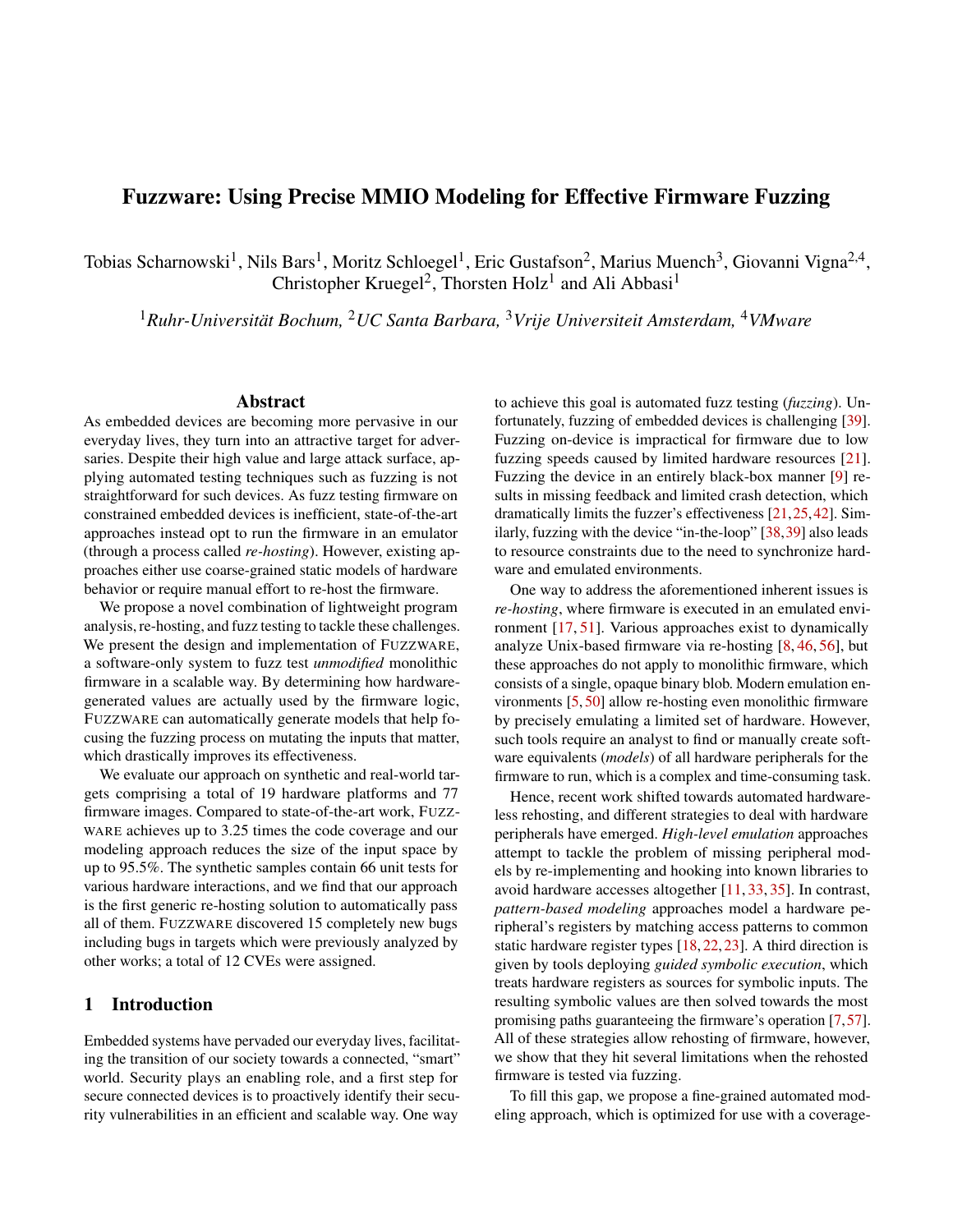vironment might suffer from a security vulnerability (since the Implicit Peripheral Semantics. During our evaluation, we hardware cannot be trusted). This way zzware pinpoints different hardware environment.

### 7 Discussion

applicability of FUZZWARE outside our prototype implementation, and possible future research directions.

Direct Memory Access (DMA).As discussed in Section 4.5, while FUZZWARE allows handling DMA via additional con guration, automatically modeling DMA is not the focus of this work. However, we see one central contribution of this work towards automated DMA handling: As DMA-handling rmware code is often part of more complex code (where, in practice, heavy MMIO use is inevitable), achieving a high baseline code coverage (as we show is the caseFwith  $r$ -WARE in Section  $6$ ) is a prerequisite to even triggering any use of DMA. The authors of DICE [37], while recently describing a generic DMA handling approach, encountered this issue: Their evaluation shows that previous rmware fuzzing systems are unable to reach DMA logic for more than a third (36%) of detected DMA, which can likely be attributed to missing rmware code coverage.

Using Access Models outside FEZWARE. The tight integration ofFUZZWARE's MMIO access models in the fuzzing process raises the question whether those models can be used specially for emulating Linux-based rmware [8,14,28,56]. cation, and program counter value – information which is read-ble to monolithic rmware as analyzed in our work. ily available in other analysis frameworks. To demonstrate that this allows interoperability, we integrat $\epsilon$ d $zz$ ware generated models into avata<mark>88]</mark> as so-calleoyperipherals This enables dynamic analysis capabilities beyond fuzzing, Unfortunately, identifying and modeling those abstractions such as taint analysis using the PANDA framework [16].

Merits of Path Elimination. Previous approaches (e.g., [7, 18, 57]) eliminate code paths to steer rmware execution. As we describe in Section 3.2, eliminating paths bears the 48, 53]) avoid the need for abstractions by forwarding hardrisk of excluding relevant functionality from the analysis, either by removing error handling or by forcing execution into complex error handling routines, away from ordinary functionality. As a heuristics-based classi cation of "correct" code paths is error prone, and a misclassi cation requires require one instance of the target hardware per fuzzing thread, manual intervention to remediate, we aimed for robustness as the hardware state and fuzzer must be kept consistent. in a fully automated setting by avoiding such classi cation attempts. To facilitate automation uzzware allows hitting stuck cases (such as hitting tight in nite error loops), and hardware-in-the-loop recording phase. This hardware depenrelies on the fuzzing engine to avoid them based on timeoutsdency was later resolved by P2IM [18], and then addressed and coverage feedback. Future work could improve upon this by µEMU [57], as extensively discussed in Sections 3 and 6. in a middle ground approach by identifying and eliminating stuck cases that can be safely removed without reducing theexecution in the rehosting process to infer correct values amount of reachable rmware logic.

possible security issues, even before the code is deployed in abehavior of its surrounding hardware account for some of the hardware. This may include assumed size limits, as well as<br>In this section, we further discuss our design decisions, the the expected exder in which estain avante are assumed to found that implicit assumptions made by rmware about the crashing test cases. The underlying notion could open up potential future research: Intuitively, we assume that the way in which rmware code is built and operates exposes information about the implicit assumptions it makes about its surrounding the expected order in which certain events are assumed to occur. Further analyses could use this type of information to derive increasingly complex models of peripheral behavior.

## 8 Related Work

Coverage-guided fuzzers, such &EL [54] and more advanced approaches [3,6,19,41,47,52], have found numerous critical bugs in major applications and OSes. One important line of research focuses on increasing the quality of fuzzing inputs, for instance via taint tracking [10,41], symbolic execution [20,47,52], or by additional program state analysis [2,3]. While we can leverage the described techniques to improve our work, the fuzzers implementing them target desktop applications and are not directly applicable to embedded systems.

independently. Luckily, once these models are generated, the unfortunately, these approaches heavily rely on the abstraconly information needed to serve a request are access size, lotions provided by the Linux kernel and, thus, are not applica-Multiple studies apply black-box fuzzing to embedded devices [9,31,40], but generally suffer from a lack of coverage information and the inability to reset the device to a known state. This challenge is commonly overcome by re-hosting embedded systems' rmware [17,51]. Recent work uses QEMU [5],

> Similar to using abstractions provided by the Linux kernel, one rehosting approach builds on top of the hardware abstraction layers present in many rmware images [11, 33, 35]. still requires target-speci c knowledge and manual effort, even with the automation presented in HAL UNATOR [11].

> Hardware-in-the-loop approaches (e. g., [13,26,27,30,38, ware accesses to a physical device during emulation. While this allows for dynamic analysis of rmware, these approaches have limited applicability to fuzz testing. On top of forwarding being a typical bottle-neck for most of these systems, they

The recent trend of pattern-based MMIO modeling was introduced byPRETENDER [22], which still required a Various further approaches integrating dynamic symbolic for hardware accesses have been proposed [7, 15, 24, 34].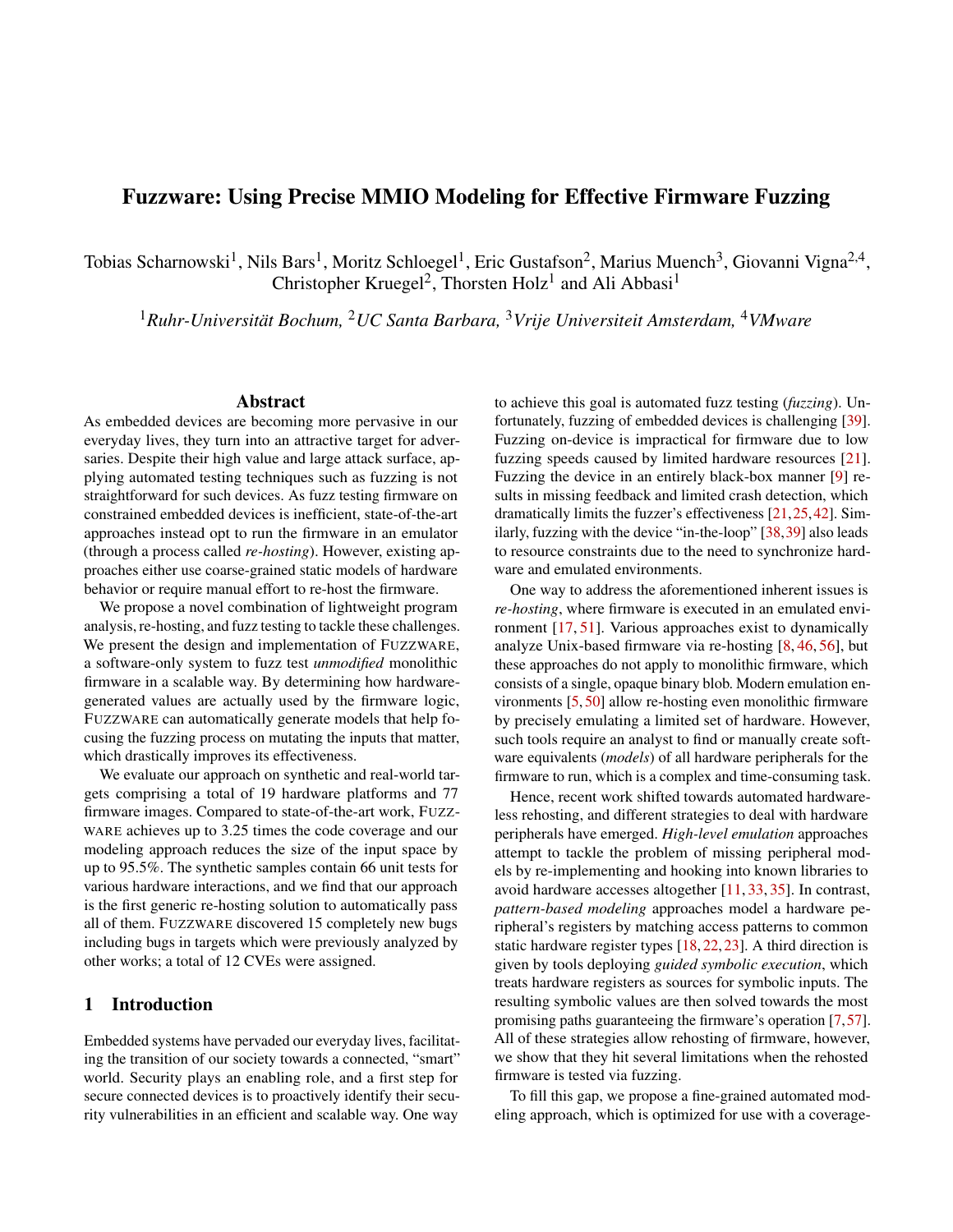LAELAPS [7], a recent and representative approach targeting [4] Aspencore. Embedded markets study: Integrating IoT monolithic rmware, allows to steer the execution to interesting locations by involving a human analyst. Unlike  $zz$ -WARE, this human-in-the-loop approach is not designed for automated fuzz testing, as fuzzing a speci c rmware image with LAELAPS requires signi cant target-speci c manual effort, and its emulation does not scale well due to frequent invocations of the expensive symbolic execution engine.

## 9 Conclusion

In this work, we presented a novel approach for modeling MMIO interactions to effectively fuzz test a monolithic rmware binary. Ouraccess modelare based on deeper insights into rmware logic and, consequently, allow one to eliminate types of input overhead that have previously been inaccessible to existing MMIO modeling approaches. Applying these models results in a drastically improved fuzzing effectiveness over the current state of the art.

## 10 Acknowledgements

This work was funded by the Deutsche Forschungsgemeinschaft (DFG, German Research Foundation) under Germany's Excellence Strategy - EXC 2092 CASA - 390781972, and by NWO under 628.001.030 "Tropics" and NWA-ORC Inter-Sect. In addition, this material is based upon work supported by DARPA under agreement number HR001118C0060, and by ONR under agreements N00014-17-1-2011 and N00014- 17-1-2897. This material is based on research sponsored by  $_{10}$ The U.S. Government is authorized to reproduce and distribute reprints for Governmental purposes notwithstanding any copyright notation thereon. The views and conclusions contained herein are those of the authors and should not be<sub>111</sub> Abraham interpreted as necessarily representing the of cial policies or endorsements, either expressed or implied, of DARPA or the U.S. Government.

## References

- [1] ARM. DUI 0552A: Cortex-M3 devices generic user guide, 2019.
- [2] Cornelius Aschermann, Sergej Schumilo, Ali Abbasi, and Thorsten Holz. Ijon: Exploring deep state spaces via fuzzing. InIEEE Symposium on Security and Privacy 2020.
- [3] Cornelius Aschermann, Sergej Schumilo, Tim Blazytko, Robert Gawlik, and Thorsten Holz. Redqueen: Fuzzing with input-to-state correspondence. Symposium on Network and Distributed System Security (NDSO) 9.
- and advanced technology designs, application development & processing environments. EETimes Embedded, 2019.
- [5] Fabrice Bellard. QEMU, a fast and portable dynamic translator. InUSENIX Annual Technical Conference , 2005.
- [6] Marcel Böhme, Van-Thuan Pham, and Abhik Roychoudhury. Coverage-based greybox fuzzing as Markov chain. In ACM Conference on Computer and Communications Security (CCS)2016.
- [7] Chen Cao, Le Guan, Jiang Ming, and Peng Liu. Deviceagnostic rmware execution is possible: A concolic execution approach for peripheral emulation. Annual Computer Security Applications Conference (ACSAC) , 2020.
- [8] Daming D Chen, Maverick Woo, David Brumley, and Manuel Egele. Towards automated dynamic analysis for Linux-based embedded rmware. Bymposium on Network and Distributed System Security (NDS29)16.
- [9] Jiongyi Chen, Wenrui Diao, Qingchuan Zhao, Chaoshun Zuo, Zhiqiang Lin, XiaoFeng Wang, Wing Cheong Lau, Menghan Sun, Ronghai Yang, and Kehuan Zhang. IoT-Fuzzer: Discovering memory corruptions in IoT through app-based fuzzing. ISymposium on Network and Distributed System Security (NDS<sup>29018.</sup>
- [10] Peng Chen and Hao Chen. Angora: Ef-cient fuzzing by principled search. InEEE Symposium on Security and Privacy, 2018.
	- Clements, Eric Gustafson, Tobias Scharnowski, Paul Grosen, David Fritz, Christopher Kruegel, Giovanni Vigna, Saurabh Bagchi, and Mathias Payer. HALucinator: Firmware re-hosting through abstraction layer emulation. IDSENIX Security Symposium2020.
- [12] Contiki-NG. https://github :com/contiki-ng/ contiki-ng , 2020. Accessed: October 5, 2021.
- [13] Nassim Corteggiani, Giovanni Camurati, and Aurélien Francillon. Inception: System-wide security testing of real-world embedded systems software. USENIX Security Symposium 2018.
- [14] Andrei Costin, Apostolis Zarras, and Aurélien Francillon. Automated dynamic rmware analysis at scale: a case study on embedded web interfaces. OM Symposium on Information, Computer and Communications Security (ASIACCS2016.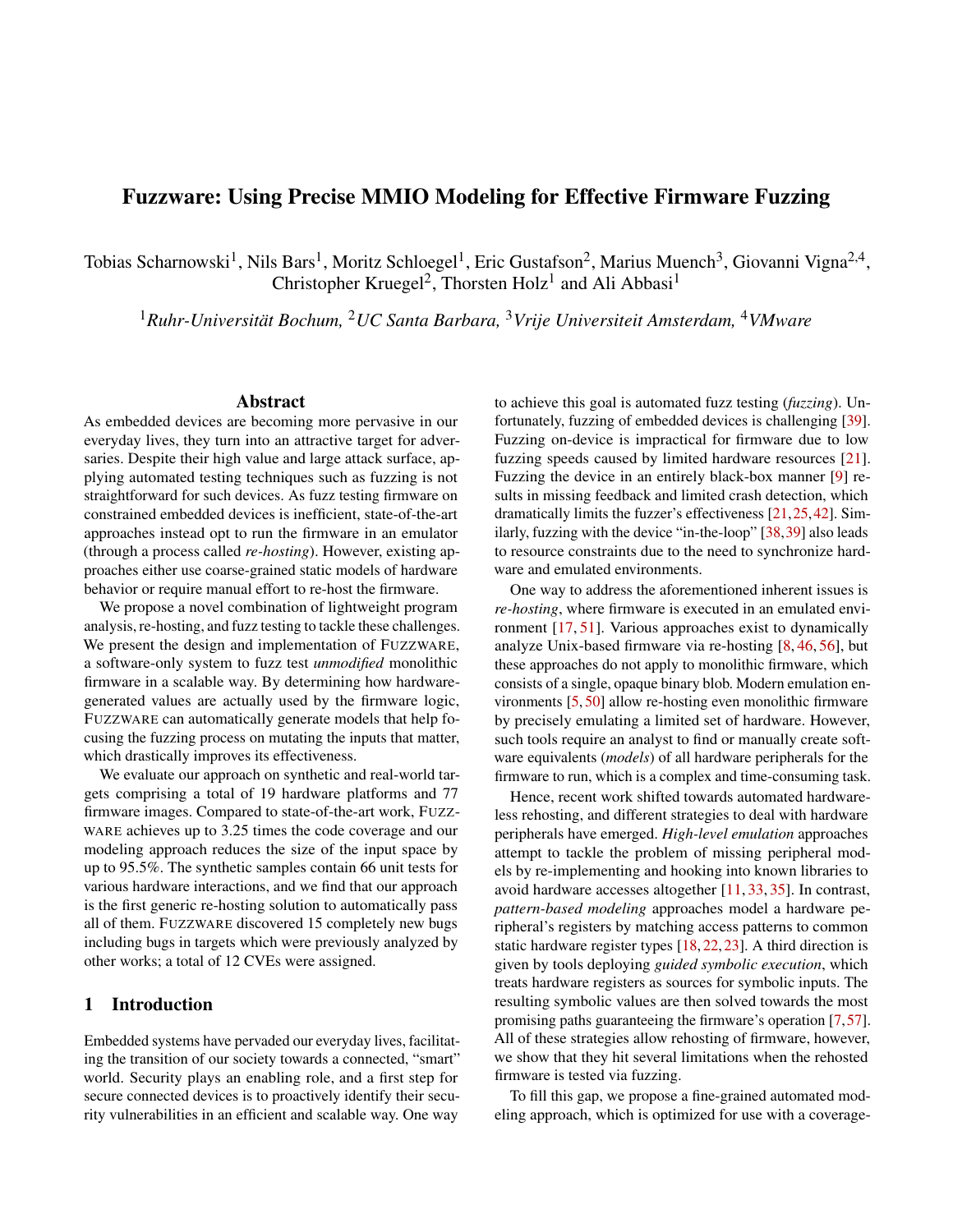- [15] Drew Davidson, Benjamin Moench, Thomas Ristenpart, [25] Jinho Jung, Hong Hu, David Solodukhin, Daniel Pagan, and Somesh Jha. FIE on rmware: Finding vulnerabilities in embedded systems using symbolic execution. In USENIX Security Symposiu@013.
- [16] Brendan Dolan-Gavitt, Josh Hodosh, Patrick Hulin, Tim [26] Markus Kammerstetter, Daniel Burian, and Wolfgang Leek, and Ryan Whelan. Repeatable reverse engineering with PANDA. In Program Protection and Reverse Engineering Workshop2015.
- [17] Andrew Fasano, Tiemoko Ballo, Marius Muench, Tim Leek, Alexander Bulekov, Brendan Dolan-Gavitt, Manuel Egele, Aurélien Francillon, Long Lu, Nick Gregory, et al. Sok: Enabling security analyses of embedded systems via rehosting. IACM Symposium on Information, Computer and Communications Security (ASI-ACCS) 2021.
- [18] Bo Feng, Alejandro Mera, and Long Lu. P2IM: Scalable and hardware-independent rmware testing via automatic peripheral interface modeling. USENIX Security Symposium 2020.
- [19] Andrea Fioraldi, Dominik Maier, Heiko Eißfeldt, and Marc Heuse. A ++: Combining incremental steps of fuzzing research. INSENIX Workshop on Offensive Technologies (WOOT2020.
- [20] Patrice Godefroid, Michael Y Levin, David A Molnar, et al. Automated whitebox fuzz testing. **Symposium** on Network and Distributed System Security (NDSS) 2008.
- [21] Emre Güler, Cornelius Aschermann, Ali Abbasi, and Thorsten Holz. AntiFuzz: Impeding fuzzing audits of binary executables. IDSENIX Security Symposium 2019.
- [22] Eric Gustafson, Marius Muench, Chad Spensky, Nilo Redini, Aravind Machiry, Yanick Fratantonio, Davide Balzarotti, Aurélien Francillon, Yung Ryn Choe, Christophe Kruegel, et al. Toward the analysis of embedded rmware through automated re-hosting. Symposium on Recent Advances in Intrusion Detection (RAID) 2019.
- [23] Lee Harrison, Hayawardh Vijayakumar, Rohan Padhye, Koushik Sen, and Michael Grace. PARTEMU: Enabling dynamic analysis of real-world TrustZone software us-[34] Yingtong Liu, Hsin-Wei Hung, and Ardalan Amiri Sani. ing emulation. InUSENIX Security Symposiu 2020.
- [24] Evan Johnson, Maxwell Bland, YiFei Zhu, Joshua Mason, Stephen Checkoway, Stefan Savage, and Kirill embedded systems. IJSENIX Security Symposium 2021.
- Kyu Hyung Lee, and Taesoo Kim. Fuzzi cation: Antifuzzing techniques. INSENIX Security Symposium 2019.
- Kastner. Embedded security testing with peripheral device caching and runtime program state approximation. In Conference on Emerging Security Information, Systems and Technologies (SECUWARE) 6.
- [27] Markus Kammerstetter, Christian Platzer, and Wolfgang Kastner. Prospect: Peripheral proxying supported embedded code testing. IACM Symposium on Information, Computer and Communications Security (ASI-ACCS) 2014.
- [28] Mingeun Kim, Dongkwan Kim, Eunsoo Kim, Suryeon Kim, Yeongjin Jang, and Yongdae Kim. Firmae: Towards large-scale emulation of iot rmware for dynamic analysis. InAnnual Computer Security Applications Conference (ACSAC<sub>2020</sub>.
- [29] George Klees, Andrew Ruef, Benji Cooper, Shiyi Wei, and Michael Hicks. Evaluating fuzz testing. ACM Conference on Computer and Communications Security  $(CCS)$ , 2018.
- [30] Karl Koscher, Tadayoshi Kohno, and David Molnar. SURROGATES: Enabling near-real-time dynamic analyses of embedded systems. USENIX Workshop on Offensive Technologies (WOQ 2015.
- [31] Karl Koscher, Stefan Savage, Franziska Roesner, Shwetak Patel, Tadayoshi Kohno, Alexei Czeskis, Damon Mc-Coy, Brian Kantor, Danny Anderson, Hovav Shacham, et al. Experimental security analysis of a modern automobile. InIEEE Symposium on Security and Privacy , 2010.
- [32] Edward Ashford Lee and Sanjit Arunkumar Seshira. troduction to Embedded Systems: A Cyber-Physical Systems ApproachThe MIT Press, 2nd edition, 2016.
- [33] Wengiang Li, Le Guan, Jinggiang Lin, Jiameng Shi, and Fengjun Li. From library portability to para-rehosting: Natively executing microcontroller software on commodity hardware. InSymposium on Network and Distributed System Security (NDS8021.
- Mousse: a system for selective symbolic execution of programs with untamed environments. Huropean Conference on Computer Syste $20.20$ .
- Levchenko. Jetset: Targeted rmware rehosting for [35] Dominik Maier, Lukas Seidel, and Shinjo Park. BaseSAFE. InACM Conference on Security and Privacy in Wireless and Mobile Networks (WiSex) 20.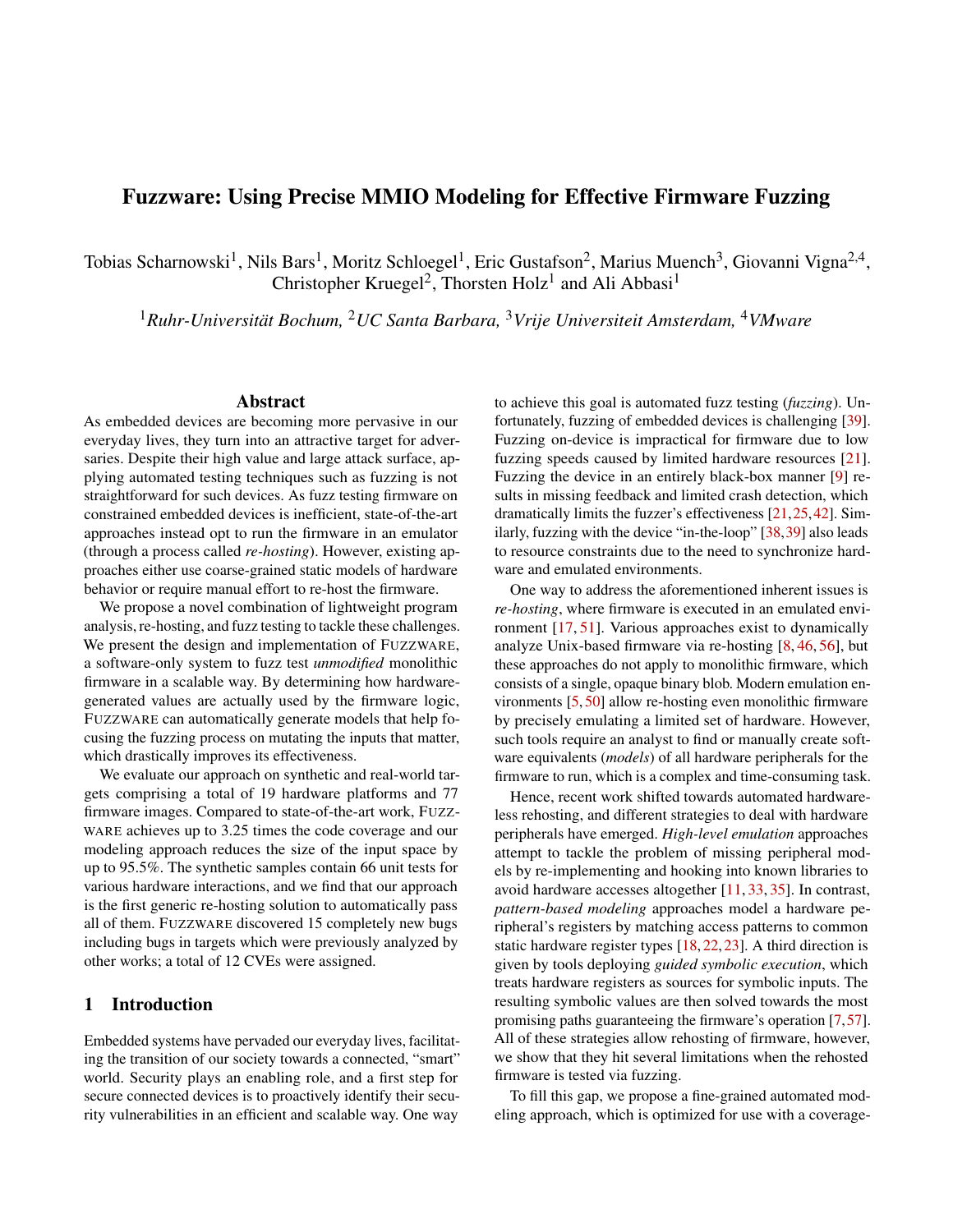- [36] Mbed OS. https://www.mbed:com/en/platform/ mbed-os/, 2020. Accessed: October 5, 2021.
- [37] Alejandro Mera, Bo Feng, Long Lu, Engin Kirda, and William Robertson. DICE: Automatic emulation of DMA input channels for dynamic rmware analysis. In IEEE Symposium on Security and Prival 2021.
- [38] Marius Muench, Aurélien Francillon, and Davide Balzarotti. Avatar2: A multi-target orchestration platform. In Workshop on Binary Analysis Research (BAR) 2018.
- [39] Marius Muench, Jan Stijohann, Frank Kargl, Aurélien Francillon, and Davide Balzarotti. What you corrupt is not what you crash: Challenges in fuzzing embedded devices. InSymposium on Network and Distributed System Security (NDSS2018.
- [40] Collin Mulliner, Nico Golde, and Jean-Pierre Seifert. SMS of death: From analyzing to attacking mobile phones on a large scale. USENIX Security Symposium, 2011.
- [41] Sanjay Rawat, Vivek Jain, Ashish Kumar, Lucian Cojocar, Cristiano Giuffrida, and Herbert Bos. VUzzer: Application-aware evolutionary fuzzing. Bymposium on Network and Distributed System Security (NDSS) 2017.
- Simon Wörner, and Thorsten Holz. Hyper-Cube: Highdimensional hypervisor fuzzing. Bymposium on Network and Distributed System Security (NDSSS)20.
- [43] Edward Schwartz, Thanassis Avgerinos, and David Brumley. All you ever wanted to know about dynamic taint analysis and forward symbolic execution (but might have been afraid to ask). IEEE Symposium on Security and Privacy, 2010.
- [44] Yan Shoshitaishvili, Ruoyu Wang, Christophe Hauser, Christopher Kruegel, and Giovanni Vigna. Firmalice: bilities in binary rmware. InSymposium on Network and Distributed System Security (NDS28)15.
- [45] Yan Shoshitaishvili, Ruoyu Wang, Christopher Salls, Nick Stephens, Mario Polino, Andrew Dutcher, John Grosen, Siji Feng, Christophe Hauser, Christopher [57] Kruegel, et al. SoK: (state of) the art of war: Offensive techniques in binary analysis. IEEE Symposium on Security and Privacy 2016.
- [46] Prashast Srivastava, Hui Peng, Jiahao Li, Hamed Okhravi, Howard Shrobe, and Mathias Payer. Firmfuzz: automated iot rmware introspection and analysis. In ACM Workshop on Security and Privacy for the Internetof-Things (IoT S&P) 2019.
- [47] Nick Stephens, John Grosen, Christopher Salls, Andrew Dutcher, Ruoyu Wang, Jacopo Corbetta, Yan Shoshitaishvili, Christopher Kruegel, and Giovanni Vigna. Driller: Augmenting fuzzing through selective symbolic execution. InSymposium on Network and Distributed System Security (NDSS2016.
- [48] Seyed Mohammadjavad Seyed Talebi, Hamid Tavakoli, Hang Zhang, Zheng Zhang, Ardalan Amiri Sani, and Zhiyun Qian. Charm: Facilitating dynamic analysis of device drivers of mobile systems. USENIX Security Symposium2018.
- [49] Unicorn Engine. https://www :unicornengine:org/ , 2017. Accessed: October 5, 2021.
- [50] Wind River SIMICS. https://www :windriver :com/ products/simics/ , 2020. Accessed: October 5, 2021.
- [51] Christopher Wright, William A Moeglein, Saurabh Bagchi, Milind Kulkarni, and Abraham A Clements. Challenges in rmware re-hosting, emulation, and analysis. ACM Computing Surveys (CSURD21.
- [52] Insu Yun, Sangho Lee, Meng Xu, Yeongjin Jang, and Taesoo Kim. QSYM: A practical concolic execution engine tailored for hybrid fuzzing. IDSENIX Security Symposium2018.
- [42] Sergej Schumilo, Cornelius Aschermann, Ali Abbasi, [53] Jonas Zaddach, Luca Bruno, Aurelien Francillon, and Davide Balzarotti. Avatar: A framework to support dynamic security analysis of embedded systems' -rmwares. InSymposium on Network and Distributed System Security (NDSS2014.
	- [54] Michal Zalewski. american fuzzy lop. http:// lcamtuf :coredumpcx/afl/ , 2017. Accessed: October 5, 2021.
	- [55] Zephyr Project.https://www :zephyrproject :org/, 2020. Accessed: October 5, 2021.
	- Automatic detection of authentication bypass vulnera-[56] Yaowen Zheng, Ali Davanian, Heng Yin, Chengyu Song, Hongsong Zhu, and Limin Sun. FIRM-AFL: Highthroughput greybox fuzzing of IoT rmware via augmented process emulation. USENIX Security Symposium, 2019.
		- Wei Zhou, Le Guan, Peng Liu, and Yuging Zhang. Automatic rmware emulation through invalidity-guided knowledge inference. I60th USENIX Security Symposium (USENIX Security 21USENIX Association, 2021.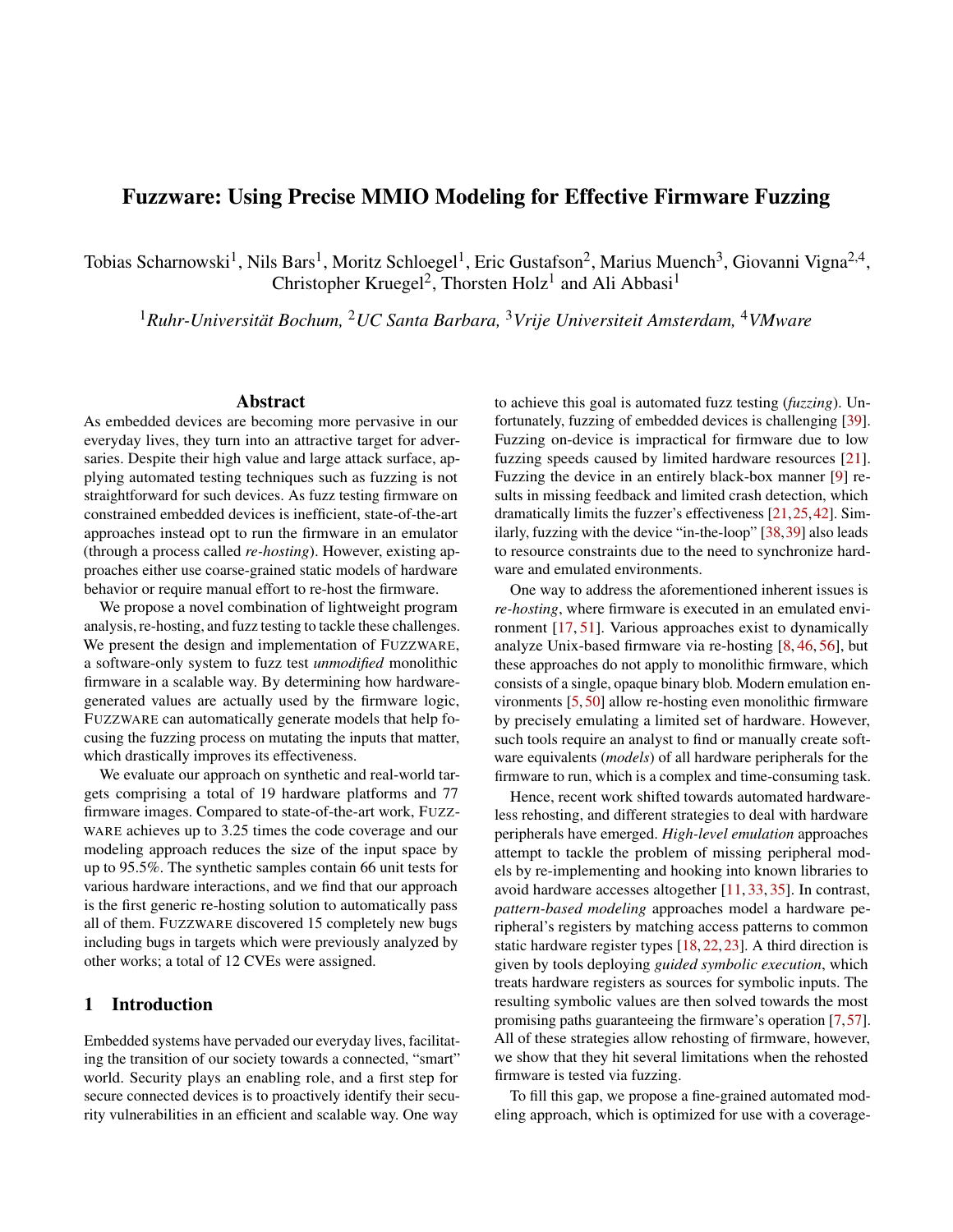# <span id="page-16-0"></span>A Appendix

Table 4: Hardware platforms and firmware samples used in FUZZWARE's evaluation.

| <b>Platform</b>    | <b>Firmware Samples</b>                                                                 |
|--------------------|-----------------------------------------------------------------------------------------|
| <b>ARCH_PRO</b>    | Password Discovery                                                                      |
| EFM32GG_STK3700    | Password_Discovery                                                                      |
| EFM32LG STK3600    | Password Discovery                                                                      |
| LPC1549            | Password Discovery                                                                      |
| LPC1768            | Password Discovery                                                                      |
| MAX32600           | RF Door Lock, Thermostat                                                                |
| MK64FN1M0VLL12     | P2IM unit tests, Console                                                                |
| MOTE L152RC        | Password Discovery                                                                      |
| NUCLEO_F207ZG      | Password Discovery                                                                      |
| SAM3X8E            | P2IM unit tests, Heat Press, Steering Control                                           |
| SAM3X/A            | <b>GPS</b> tracker                                                                      |
| SAMR <sub>21</sub> | 6LoWPAN Sender, 6LoWPAN Receiver                                                        |
| STM32F103RB        | Password Discovery, P2IM unit tests, Drone, Gateway, Reflow Oven, Robot, Soldering Iron |
| STM32F103RE        | 3Dprinter                                                                               |
| STM32F429ZI        | CNC, PLC, utasker MODBUS, utasker USB                                                   |
| STM32L152RE        | Password Discovery, XML Parser                                                          |
| STM32L431          | LiteOS_IoT                                                                              |
| STM32L432KC        | Zepyhr_SocketCan                                                                        |
| UBLOX C027         | Password Discovery                                                                      |

<span id="page-16-1"></span>

Figure 6: Time spent by FUZZWARE for character discovery on 10 synthetic firmware samples over ten 24h runs with and without modeling. Shown are individual timings (dots), the mean and 66% intervals. Each dot represents the point of time at which the character was solved by one run. Thus, if all ten runs succeed in finding a character, ten dots exist for this character. A high number of dots indicates consistency in finding the character, while dots positioned low indicate high speed in solving that character.